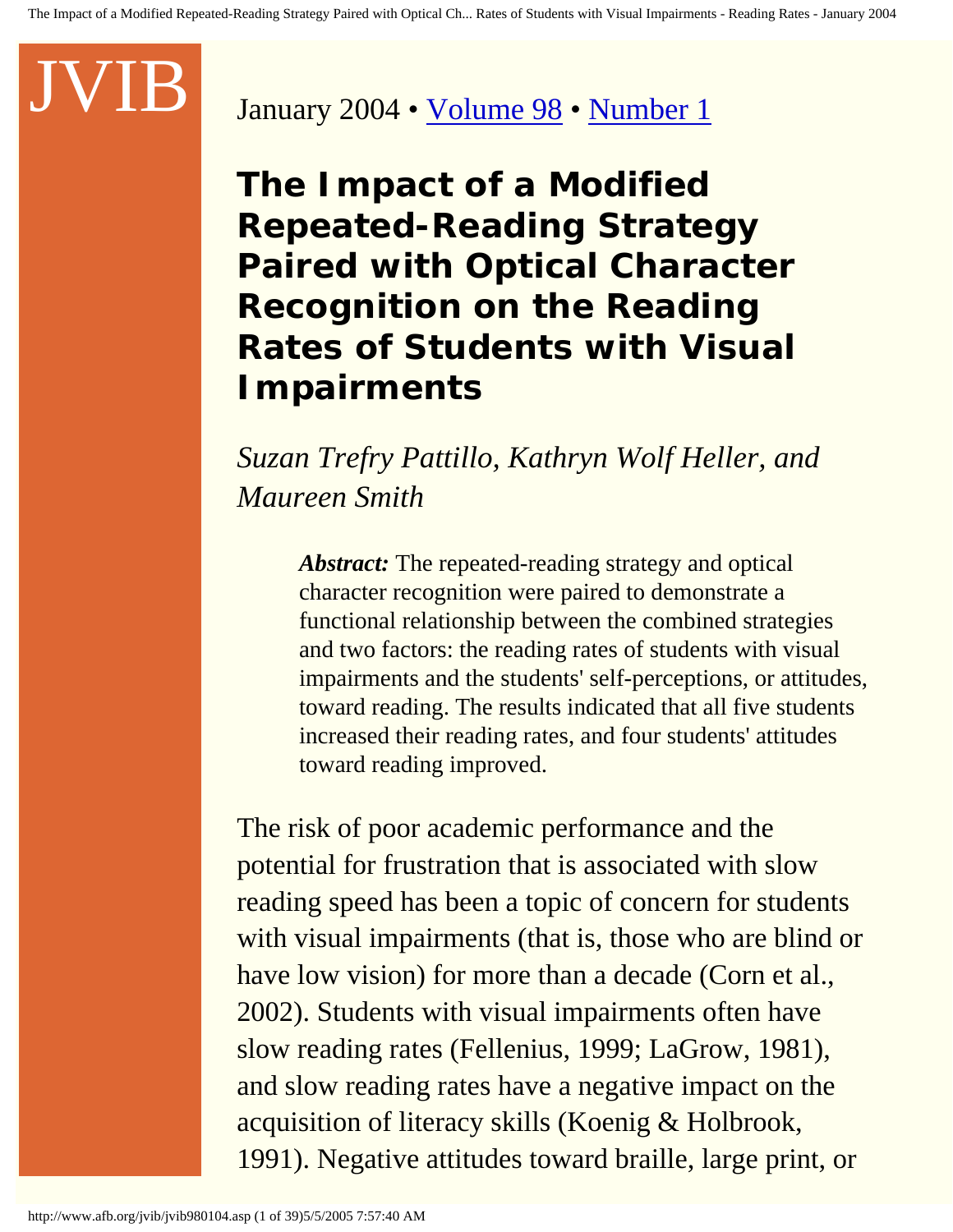reading in general may also affect reading performance (Erin & Sumranveth, 1995; Frank, 2000). A significant role for teachers of students with visual impairments (hereafter vision teachers) is to address their students' slow reading rates and attitudinal barriers through the use of appropriate instructional strategies and assistive technology tools.

Two major factors that lead to slower reading rates among students with visual impairments are the type of visual impairment and visual acuity, with lower visual acuity resulting in reduced reading rates (Krischer & Meissen, 1983). Furthermore, the disparity between the reading rates of sighted students and students with low vision increases as students progress to middle school and high school (Corn et al., 2002).

Instructional strategies have been identified that can increase the reading rates of individuals with visual impairments. Olsen, Harlow, and Williams (1977) improved the reading rates of users of large print and braille with a direct-instruction approach of rapidreading techniques by which the participants were helped to break old reading habits, such as rereading and voicing. Fridal, Jansen, and Klindt (1981) used a similar approach, providing further evidence that direct instruction can result in higher reading rates for students with visual impairments.

The direct-instruction strategy of repeated reading has been established as a valid method for improving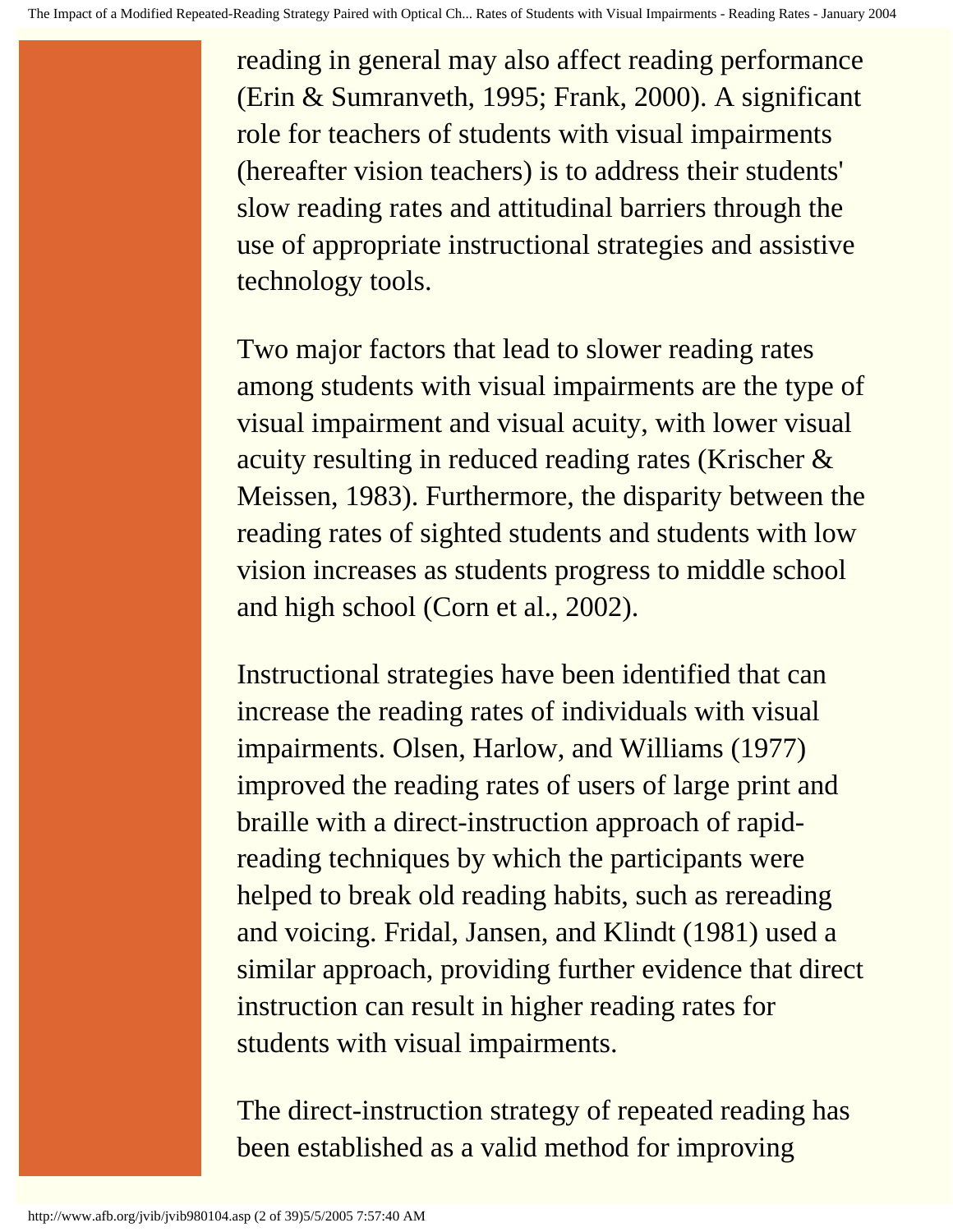reading efficiency for sighted students (Rasinski, 2000). This strategy requires students to reread passages until predetermined levels of comprehension and reading rate are achieved. With repeated readings, error rates decrease and reading fluency increases. As students are able to decode more automatically, comprehension increases. Using a changing criterion, single-subject design, Layton and Koenig (1998) evaluated the effectiveness of the repeated-reading strategy with four elementary-level students with low vision. They found that three students' reading rates improved significantly and that the fourth student's reading rate improved moderately. All four students retained their greater fluency during the maintenance phase.

Assistive technology devices may also be used to enhance both independence and reading performance. Some of these devices include low vision devices, such as magnifiers or slant boards; screen-magnification software; screen-reading software; auditory alternatives, such as four-track tape systems; and optical character recognition (OCR) programs. Enlarging printed material with low vision devices or through electronic magnification has been found to increase the reading rates of individuals who are visually impaired (Corn et al., 2002; Lovie-Kitchen & Whittaker 1998; Mangold & Mangold, 1989). In addition, LaGrow (1981) demonstrated the effectiveness of closed-circuit television training in improving the reading rates of six college-bound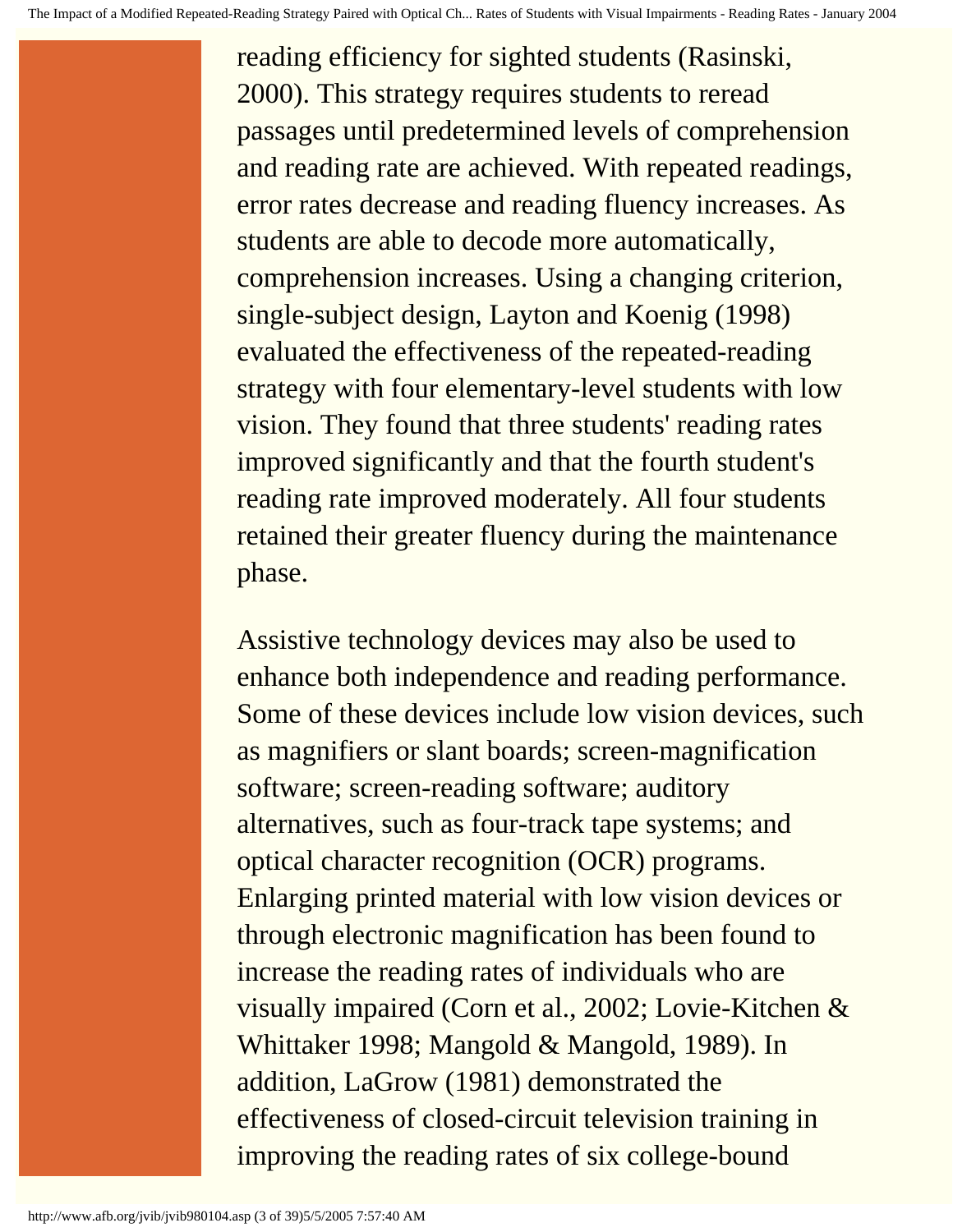#### students.

The impact of OCR programs on improving reading rates is of particular interest. OCR programs provide a means of scanning print material and translating it into an electronic format that can be directly accessed from a computer. Students with visual impairments can then use either screen-reading software or screen-enlarging programs, paired with OCR programs, to expand their access to print materials. Several theoretical perceptions regarding the potential of OCR to support literacy skills and increase access to print materials have been reported. Some of the benefits attributed to the use of OCR are that OCR requires less specialized training, allowing for greater reading speeds, and provides a way to circumvent deficiencies in decoding (Goodrich, Bennett, De l'Aune, Lauer, H., & Mowinski, 1979; Higgins & Raskind, 1997). However, there are limited empirical data to support these theories for school-aged students with visual impairments (Edwards & Lewis, 1998).

Attitudes toward reading and self-perceptions of reading abilities are additional factors that can affect reading performance. In addition to slow reading, several other factors may result in attitudinal problems: gender (Baker & Wigfield, 1999), achievement (Lazarus & Callahan, 2000), cognitive ability (Ivey 1999), grade level (Ivey & Broaddus, 2000), purpose of reading (Ley, Schaer, & Dismukes, 1994), access to reading materials (Fellenius, 1996), and instructional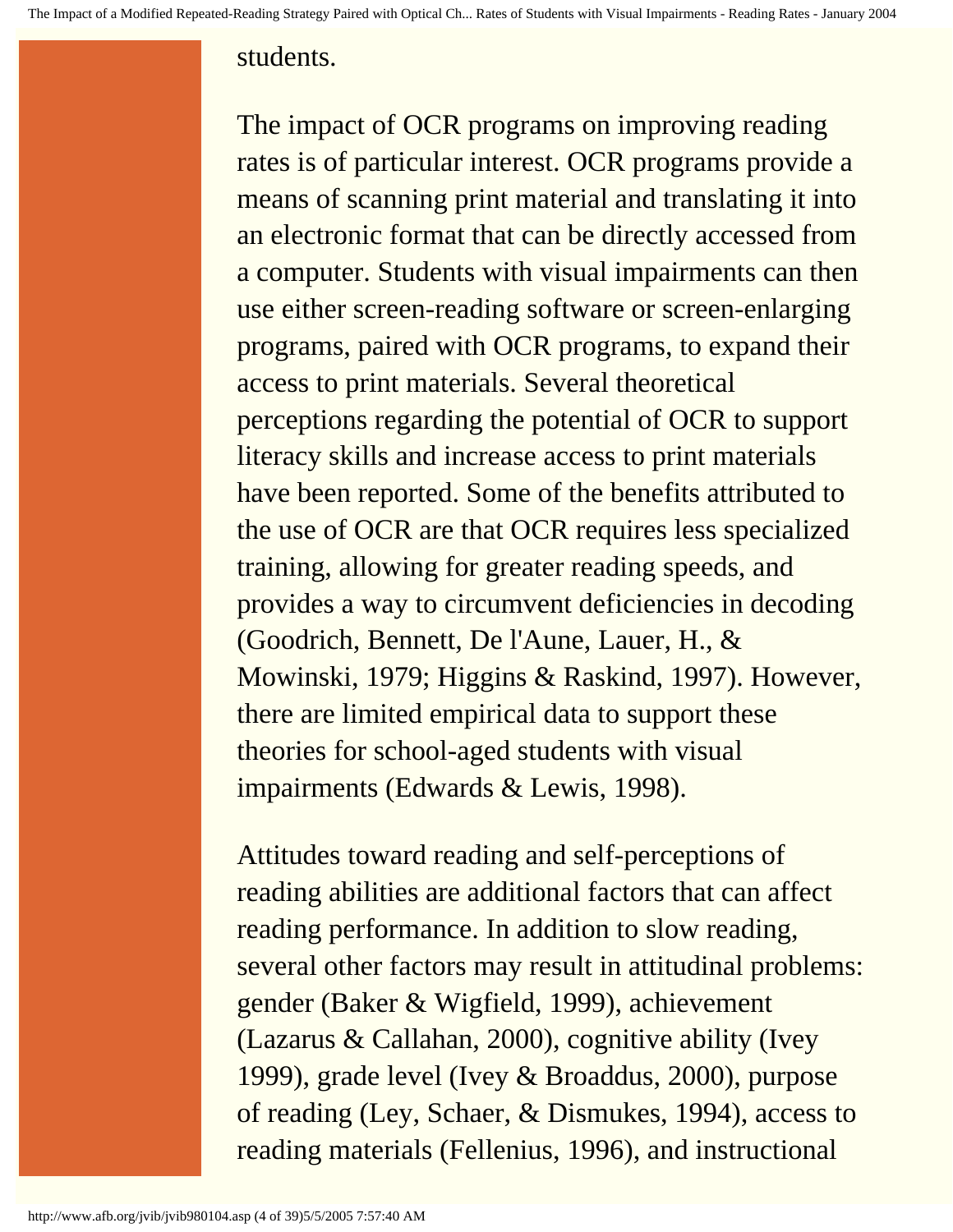strategies (Vollands, Topping, & Evans, 1999). Some main themes that have been found in research are that attitudinal issues are as varied and complex as the individual reader, attitudes have an impact on the time spent in reading activities, attitudes vary with the context of reading, attitudes improve when the reader is engaged, and there is a need to monitor and address attitudinal issues over time. Additional attitudinal barriers may be encountered when visually impaired students have difficulty with tactile recognition, recall of braille code, resistance to braille, visual fatigue, and dissatisfaction with the quality of large-print materials (Erin & Sumranveth, 1995: Frank, 2000; Krischer & Meissen, 1983). Students with visual impairments who are slow readers may also have negative perceptions of their reading skills that may influence their attitudes toward reading.

Students' attitudes toward their reading abilities because of their slow reading rates may become more positive when the students achieve higher reading rates. Increasing reading rates has been accomplished through the use of the repeated-reading strategy. However, the use of OCR software in addition to repeated reading may be a more efficient strategy because of the independence it provides. The purpose of this study was to demonstrate a functional relationship between a modified repeated-reading strategy, paired with OCR computer-assisted reading software, and an increase in the word-per-minute (wpm) reading rate of students with visual impairments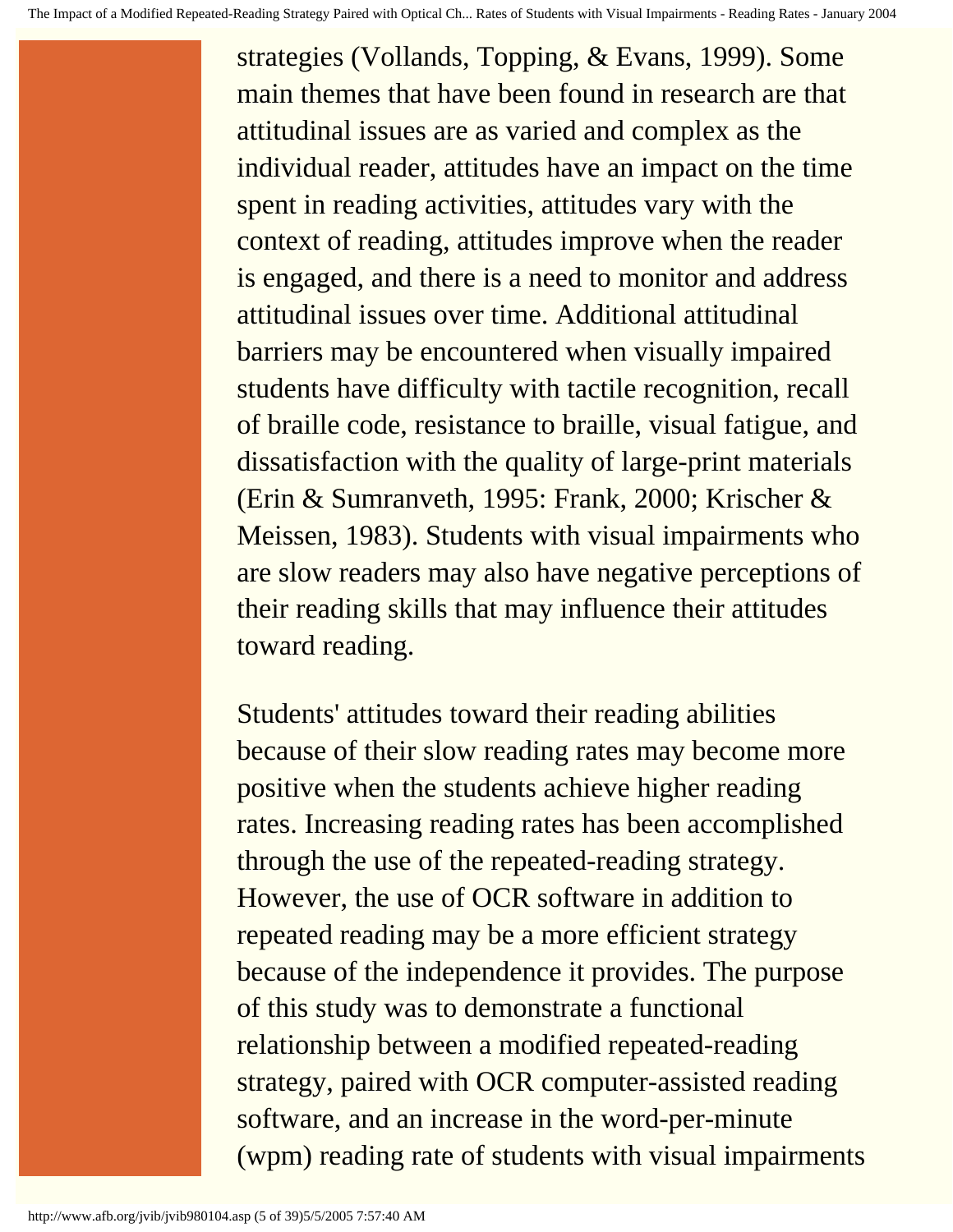and students' higher self-perceptions of their reading abilities.

# **Method**

# **Participants**

The participants were selected from a large urban school system in northern Georgia on the basis of the following criteria: (1) they were receiving services in a vision resource program; (2) they were aged 11–14; (3) they were within the average range of cognitive abilities (scores above 80 on either a verbal or a performance subtest); (4) they used standard print, large-print, or braille as their primary medium; (5) they had a slow reading rate, defined as a wpm reading rate that was 10% below the lowest average wpm rate for their current grade level; (6) they had a low-average (or below) rating on two of the five subscales of the Reader Self-Perception Scale (RSPS; Henk & Melnick, 1995); and (7) they indicated in a brief, structured interview that they wanted to participate. It was also decided to include students who had low ratings on self-perception, regardless of their reading rates.

Five participants met the criteria for inclusion in the study [\(see Table 1\)](http://www.afb.org/jvib/jvib980104tab01intro.asp). On the basis of the results of individualized learning media assessments, their media preferences included standard print, large print, and braille. At the time of the study, none of the participants was using optical aides for leisure-reading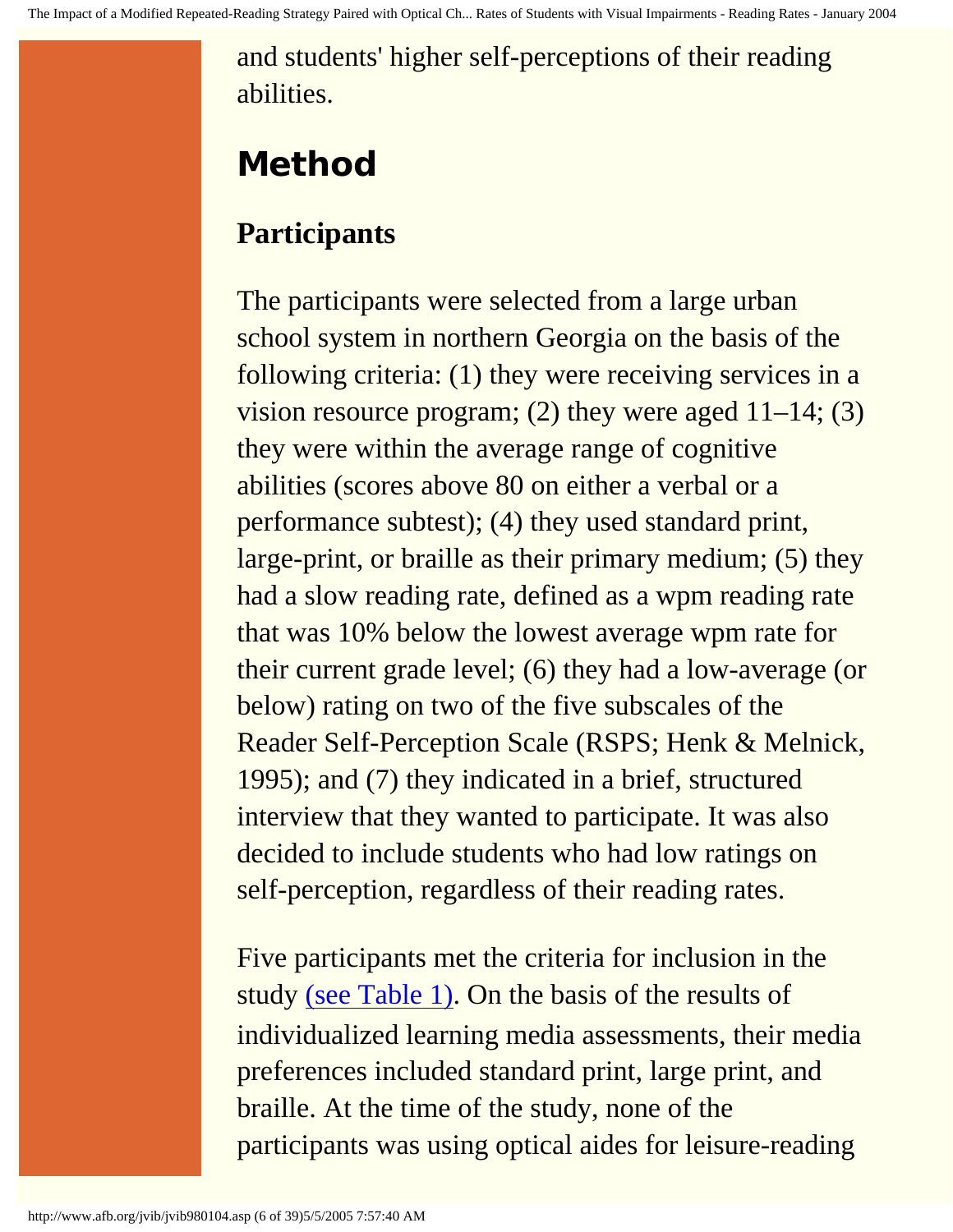assignments or was receiving any other specialized literacy instruction. Each participant's independent reading level was determined by administering the expository form of the Johns Basic Reading Inventory (Johns, 2000), and the levels were found to range from the fifth to the sixth grade. The current average wpm reading rate was determined during the informal reading inventory and ranged from 33 to 145 wpm. Carver's silent-reading rates were used for comparison, since they are considered to be the most accepted comprehensive wpm reading rates for older students (Johns, 2000; Layton & Koenig, 1998). The RSPS was administered in each participant's preferred medium (print, large print, or braille). This 33-question survey, which is designed for students in grades 3–8, provided scores across five scales: General Perception, Progress, Observational Comparison, Social Feedback, and Physiological States. Scores from each scale were categorized as high, average, or low (Henk & Melnick, 1995). All five participants had at least two categories with low to low-average scores. (The abilities scores were obtained from a review of the students' existing records. No individualized abilities assessments were administered.)

# **Materials**

Two computers with scanners, headphones, and the Kurzweil 1000 OCR voiced reading software were part of the assistive technology available in the middle school vision resource room selected for the study. A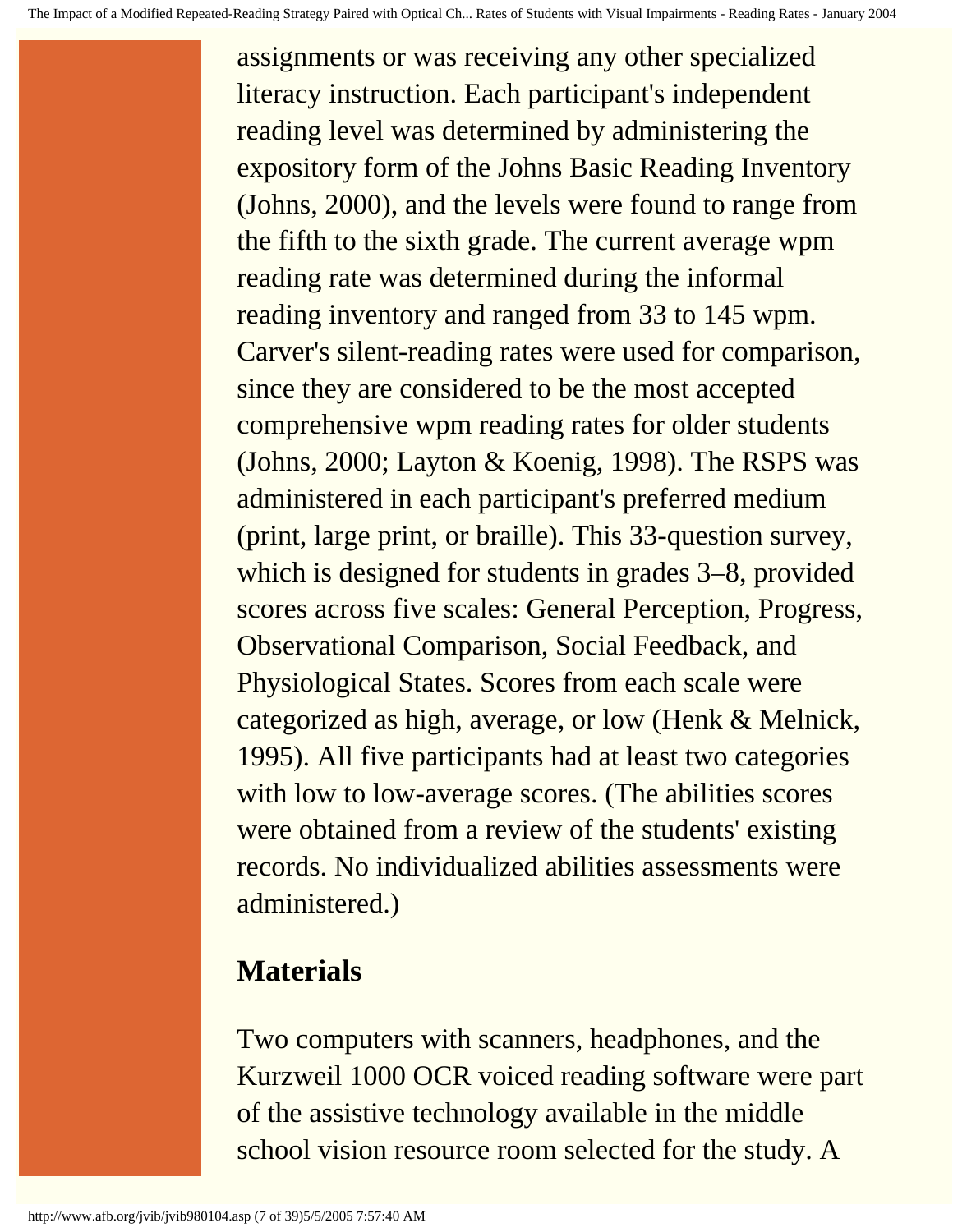Juliet braille embossing printer and the Megadots braille-translation software were used to produce materials in braille format. Each computer was equipped with the Microsoft Word 2000 software package and an inkjet printer. The Microsoft Excel Spreadsheet software was used to compute data, create figures, and develop linear trend lines. Two tabletop cassette recorders from the American Printing House for the Blind were available for the vision teacher to produce audio materials.

The Assessment Kit (Sewell, 2001), an evaluation instrument that includes standard print, large-print, and braille versions of the Basic Reading Inventory (Johns, 2000), was used to determine independent reading levels. Brief reading selections from *Six-Way Paragraphs* (Pauk, 1983) and the intermediate and junior high school levels of *Reading Stories for Comprehension Success* (Hall, 2000a, 2000b) were used during both the baseline and intervention phases to accommodate the time frame of the sessions. These reproducible short stories were one page in length, provided a grade level for each title, included both narrative and expository pieces, and contained 15–20 reading samples for each grade level. The standard print selections were scanned using Kurzweil 1000 and saved as both a Kurzweil and a text file. The text file was exported into Microsoft Word 2000 and Megadots to produce large-print and braille selections. An 18 point Verdana font was used to produce the large-print samples.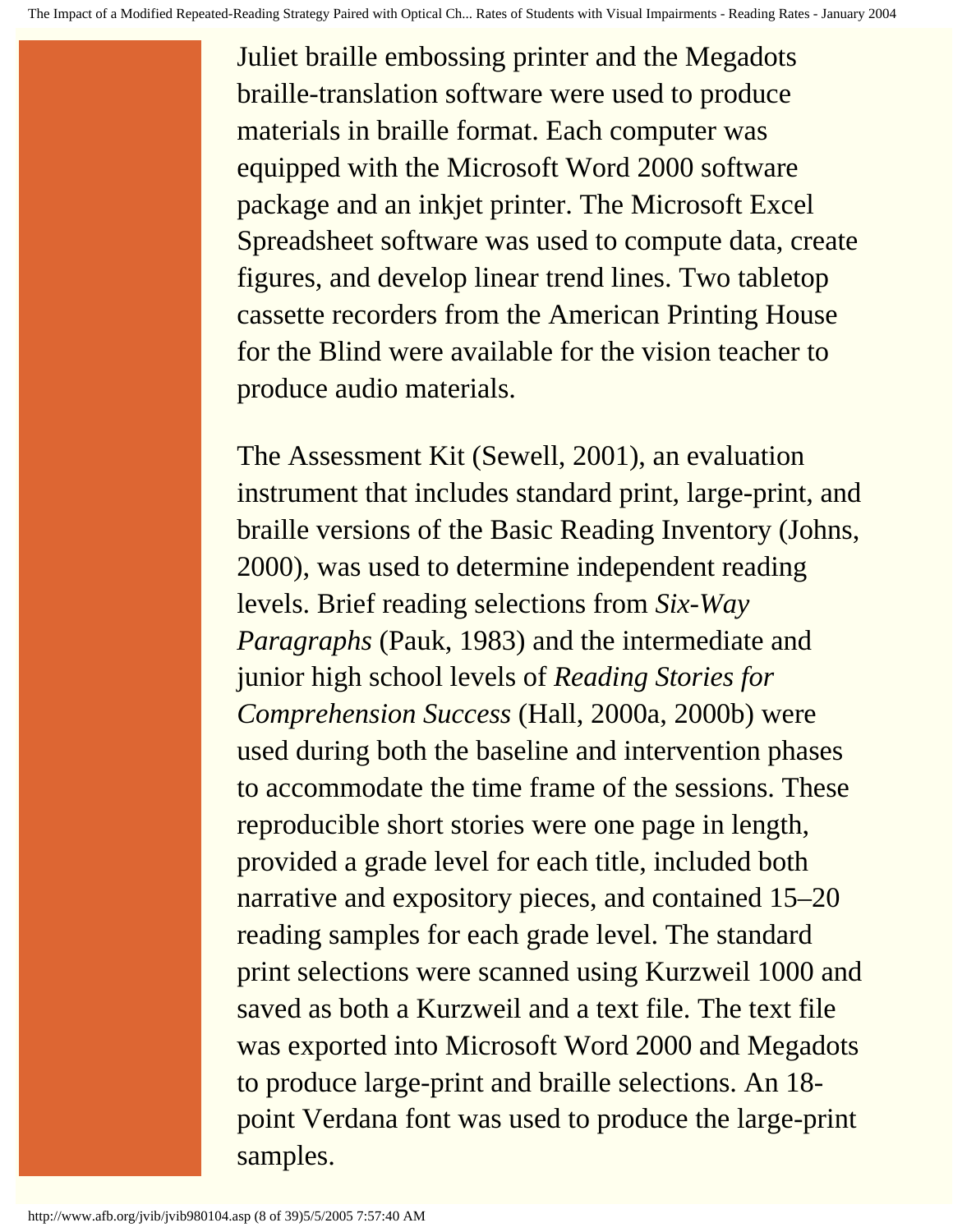# **Procedure**

# *OCR training*

The intervention phase required the participants to use the Kurzweil 1000 OCR reading software program. Prior to the baseline phase, the participants demonstrated their skill levels with the basic reading commands required to operate this software. A checklist of basic skills was developed that covered opening commands (for example, open program, load preferred reading configuration file, locate specific file), display and reading commands (for example, adjust font size and reading rate, set preferred reading mode, rewind and fast-forward reading cursor, start and stop reading, locate bookmarks), and closing commands (for example, close file, exit program).

Practice sessions were provided until each participant was able to complete at least 85% of the steps without prompting. The participants created individual userpreference files for rate, font, magnification, highlighting, tracking, and background. Independence with this software was not a prerequisite, and assistance from the vision teacher was available during the intervention phase.

## *Modified repeated-reading instruction paired with OCR*

Sessions were conducted on alternating days by the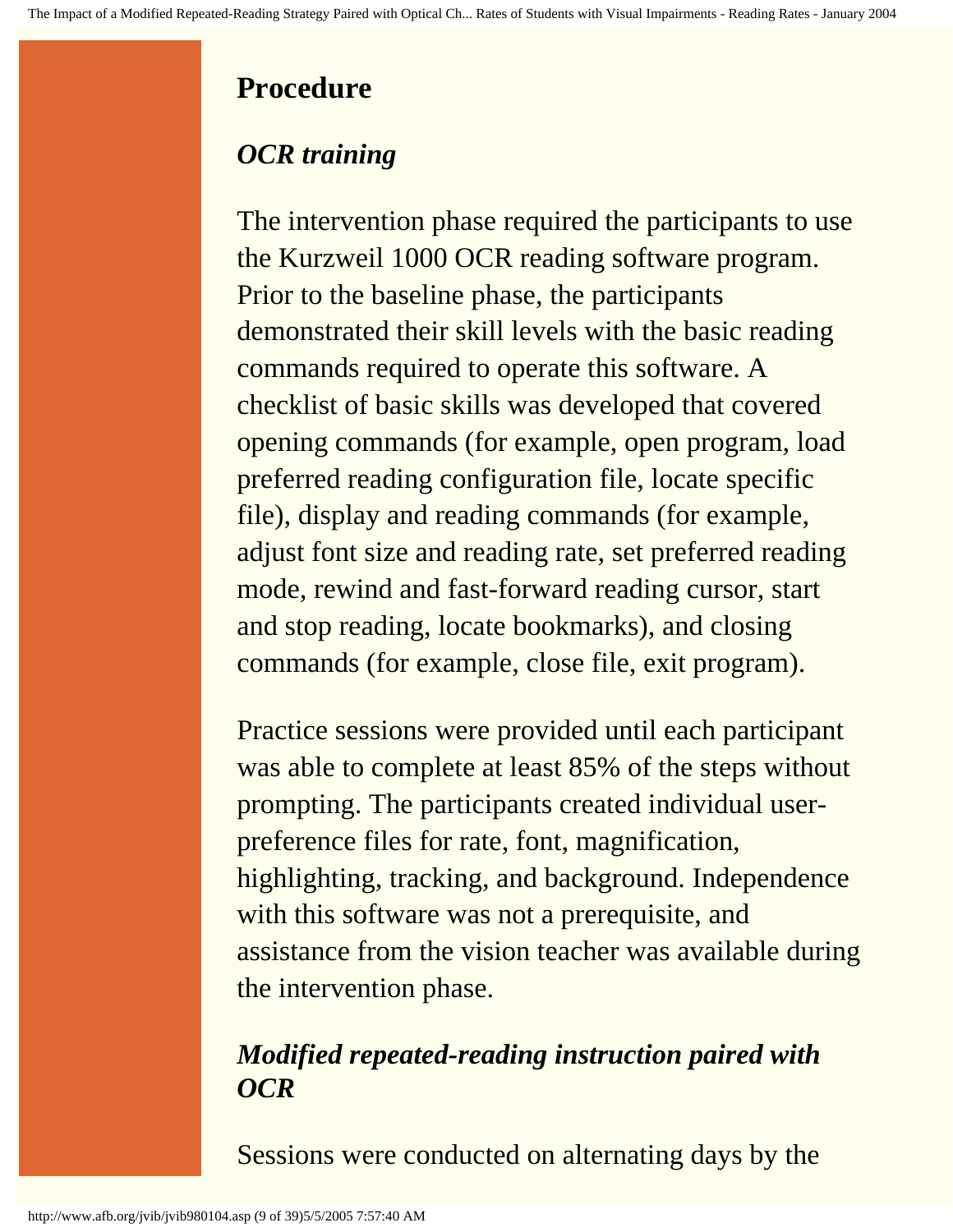certified vision teacher during a student's regularly scheduled time in the resource room. During each intervention session, wpm rates, error rates, and comprehension scores were recorded. Carver (1990) suggested that a more accurate reading rate can be obtained by using a standard wpm rate. Counting the number of characters and spaces in each passage and dividing that sum by 6 determined the standard number of words for a passage. The standard wpm rate was calculated by dividing the standard number of words in a selection by the total number of seconds needed to read the passage and then multiplying that quotient by 60.

Data on error rates were collected to verify that as the reading rate increased, the error rate remained stable. The error rate was determined by tallying the number of significant miscues in a passage. Significant miscues were uncorrected errors that affected the meaning of the passage (Johns, 2000). Errors related to proper names and places were counted as only one error even if they were repeated incorrectly throughout the selection.

Using baseline data, we established a final wpm goal rate for each participant. The final improvement criteria varied according to the participant's degree of divergence from the grade level average reading rate (Carver, 1990). Progress results from Layton and Koenig (1998) were used to determine realistic final goals. Between the baseline wpm rate and the final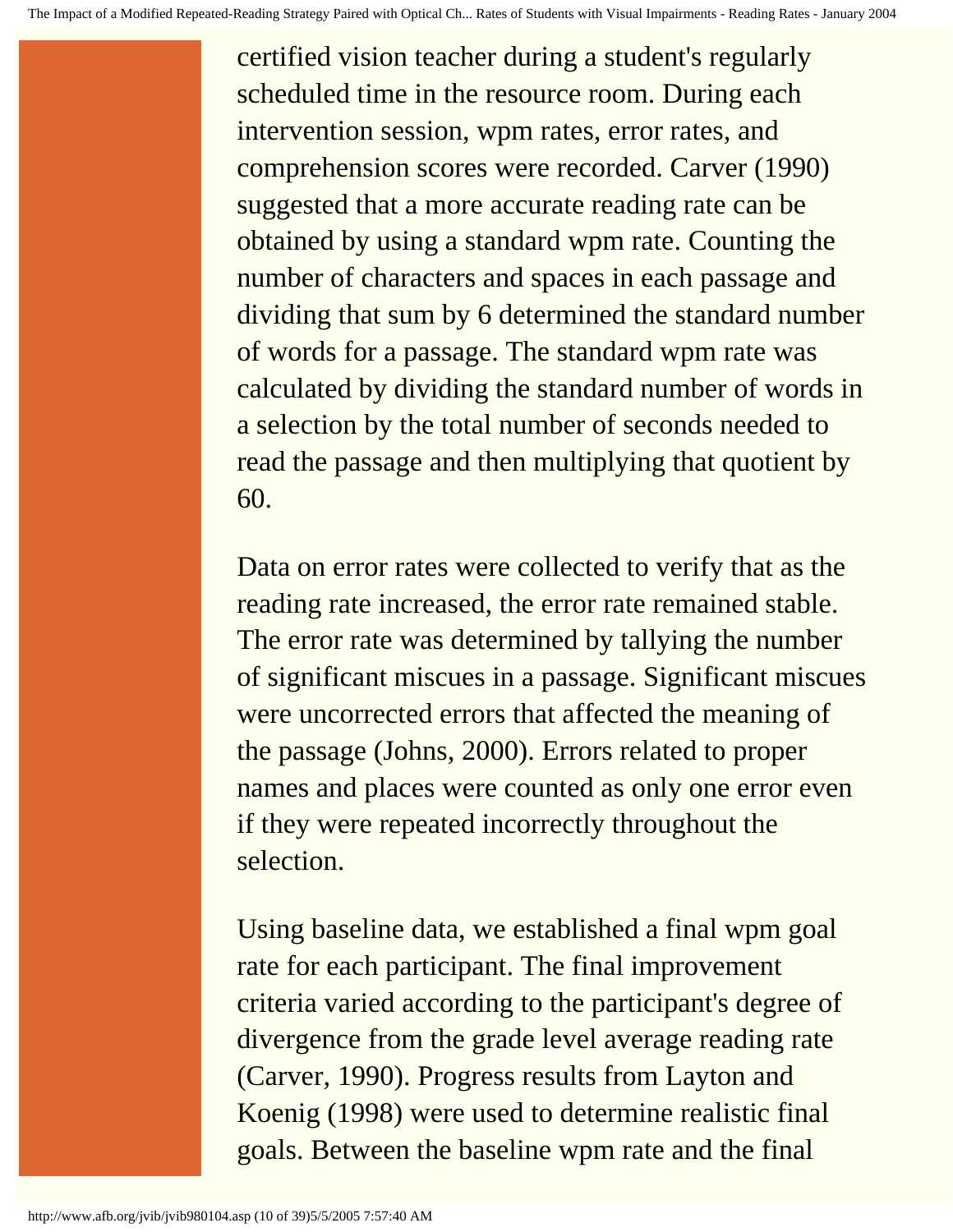wpm goal rate, interim wpm reading rates were determined on the basis of the changing criterion design (discussed later).

During each session, the participants first read a selection orally that fell within their independent reading level. A wpm reading rate and significant error rate were calculated. If the predetermined interim rate was not met on the initial reading, the participants completed a paired reading of the same selection using the Kurzweil 1000 OCR software. The OCR reading rate was set at a rate of 20–30 words above the criterion rate. This variance in rate was recommended because students are able to follow text at a much higher rate than their oral reading rate (Olsen et al., 1977). The participants silently tracked the reading cursor on the monitor as the OCR software read orally. The participant who used braille tracked and read a braille copy of the text silently.

Following the Kurzweil OCR reading, each participant completed a second oral reading, and his or her wpm and error rates were computed. Wpm rates and error rates were recorded and shared following each oral reading. The teacher and participant completed the calculations together as a way of monitoring the accuracy of the calculations. The participants received either encouragement or positive feedback regarding their progress.

If the criterion was not met on the second oral reading,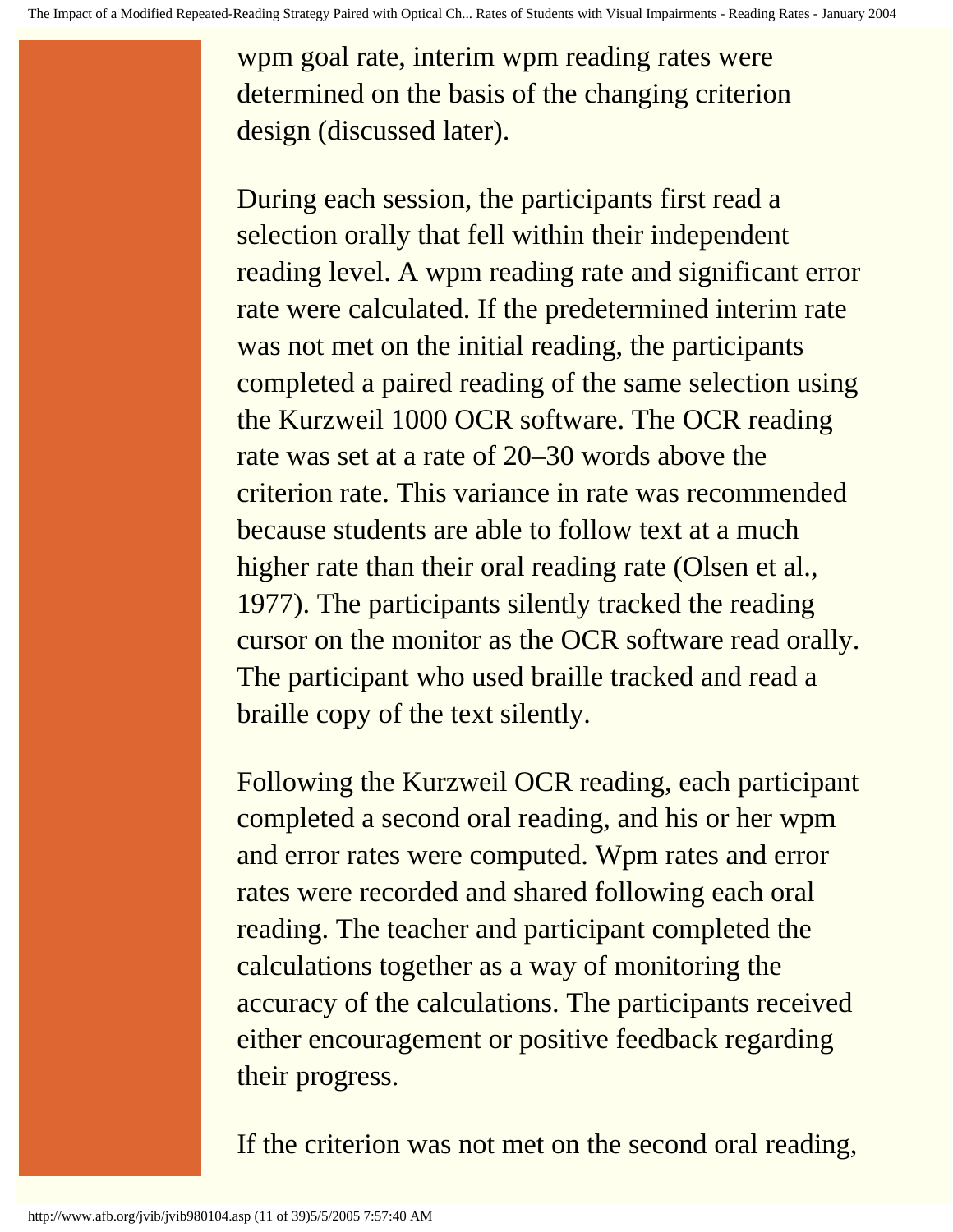a second Kurzweil OCR reading was performed, followed by an oral reading. The procedure allowed for a maximum of three oral readings and two OCR readings (oral reading, OCR, oral reading, OCR, oral reading). During each session, the intervention was used until the criterion was met, a participant displayed visual fatigue or frustration, three oral readings were completed, or the 30-minute time frame expired.

Comprehension was evaluated after the final oral reading of each session using the holistic retelling strategy. Comprehension was assessed to ensure that while the participants increased their wpm rates, they were able to comprehend the selections and not just decode words at a greater increased rate. The selections within the reading samples included both literary and expository pieces, and the holistic retelling strategy provides a means of assessing both genres (Johns, 2000).

An adapted holistic retelling checklist (Johns, 2000) was used to determine the comprehension score at the end of each session. Depending on the content and richness of the retelling, a score of 1–5 was earned on eight criteria (generalizes text, thesis, major points, supporting details, supplementations, coherence, completeness, and comprehensibility). A nominal rating of pass or fail was applied to the comprehension score; an overall average score of 3 or above reflected a passing score. When a participant was unable to demonstrate a passing comprehension score, a lower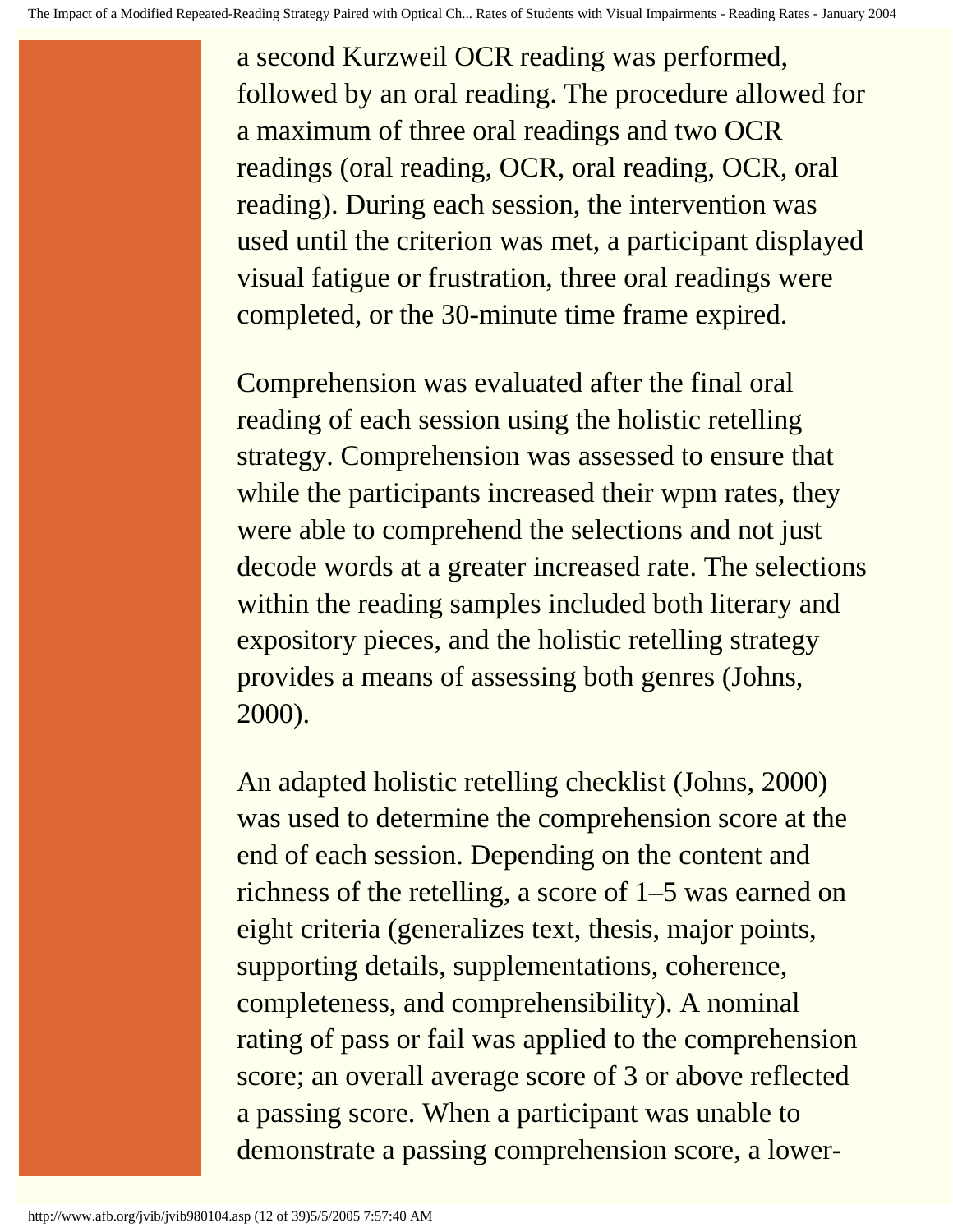level selection was presented for subsequent sessions.

### *Attitudinal survey*

The RSPS (Henk & Melnick, 1995) was administered at the time the participants were selected and during the final week of the study. Raw scores were categorized as high, average, or low ratings for each of the survey's five scales. To assess the social validity of the interventions, a brief structured interview was conducted at the conclusion of the study using a modified form of the preliminary interview.

## **Design**

A changing-criterion design (Alberto & Troutman, 2003) was used to demonstrate a functional relationship between higher standard wpm reading rates of students with visual impairments and the use a modified repeated-reading strategy paired with OCR software. This design is appropriate for assessing behaviors that may change slowly over time (Schloss & Smith, 1999). Data gathered during the baseline phase were used to establish an individualized improved reading rate to be achieved in increments across sequential changing phases.

### *Baseline*

During the baseline phase, data were collected to establish a mean wpm rate, error rate, and comprehension score at the student's independent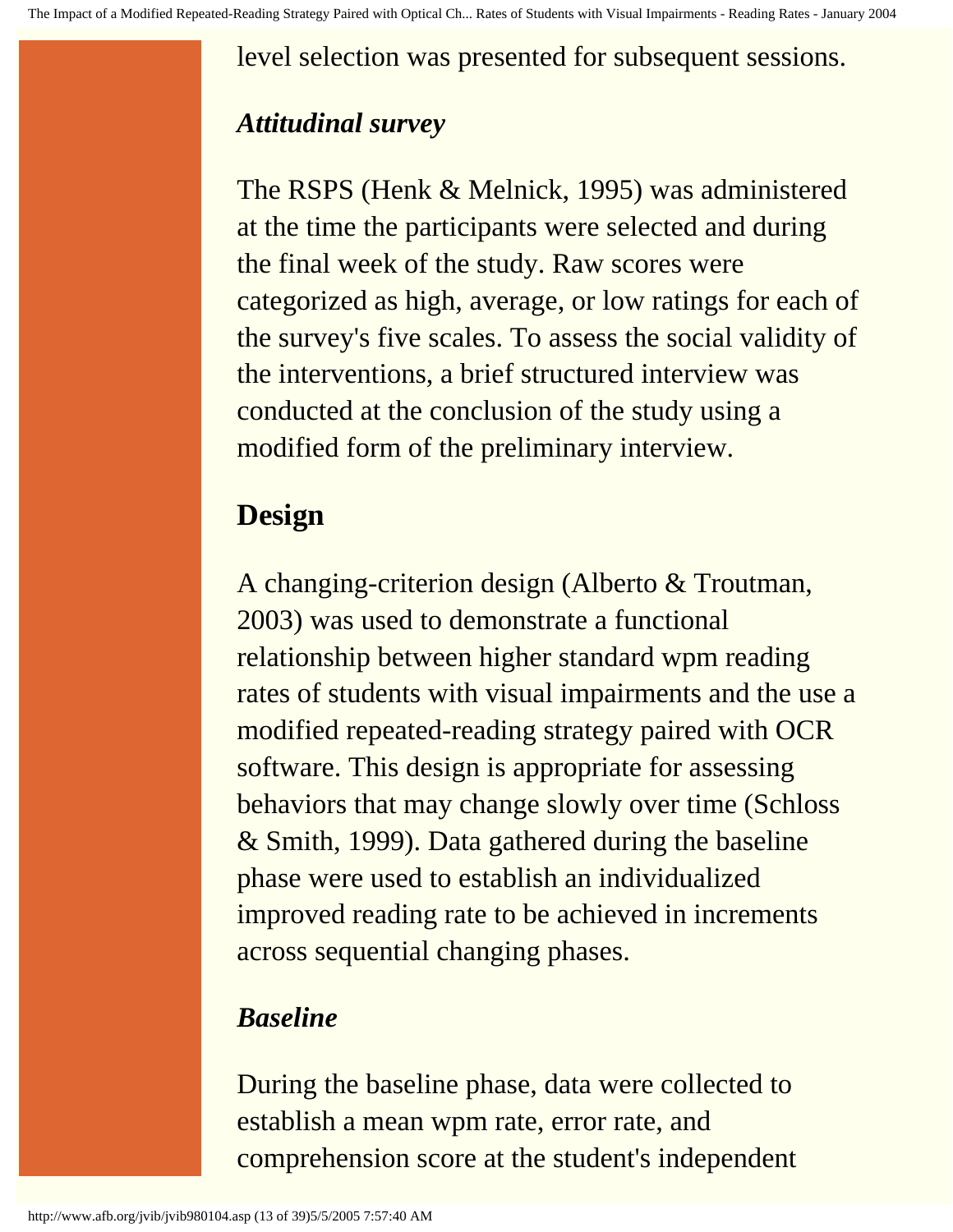reading level using selections from *Six-Way Paragraphs* (Pauk, 1983). Data were gathered until a stable wpm baseline was established. A stable baseline was defined as a variance of no more than 20 words on any two readings over a minimum of five sessions. Baseline sessions were recorded on audiocassette to collect reliability data and to allow the participants to become comfortable with the process of the intervention phase.

The participants were informed that during the oral reading, the vision teacher would not correct any mispronunciations, omissions, or errors. No additional rereadings were conducted during the baseline phase. Comprehension was assessed using the holistic retelling approach (Johns, 2000). During the baseline phase, comprehension was assessed to ensure that the participants were given materials that were within their independent reading level and to allow the participants to become comfortable with the holistic retelling approach.

The participants were not given feedback regarding their performance during baseline sessions, but were given encouragement at the conclusion of each session. Once a stable baseline (within a minimum of five sessions) was reached, the mean of the baseline wpm rate was used to determine both the initial and final criterion levels of the intervention phase. The baseline average wpm rate was shared with the participants at the end of the baseline phase, so the students could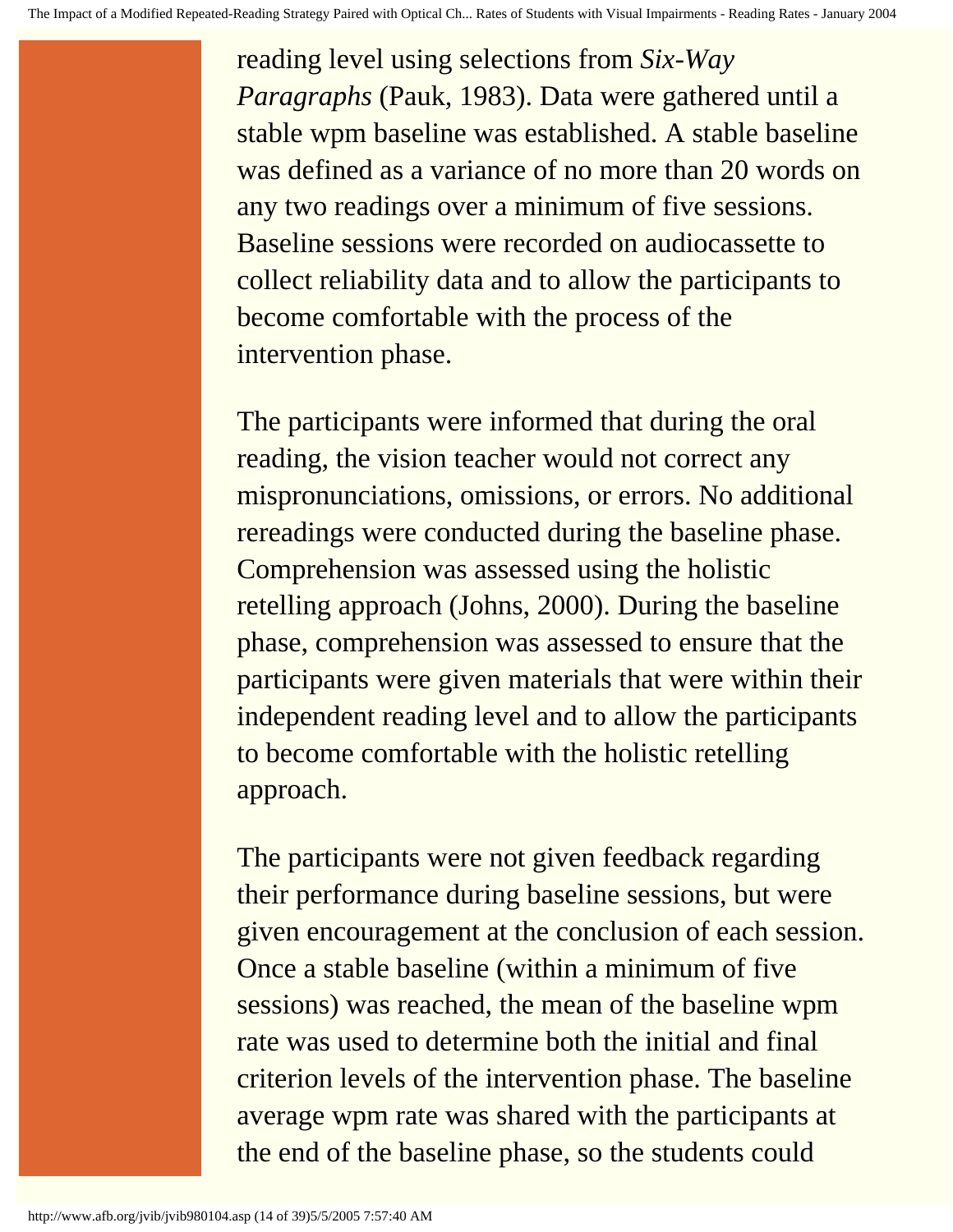participate in setting their goal rates.

#### *Intervention*

Sessions were conducted by the vision teacher on alternating days during a participant's regularly scheduled time for instruction in the vision resource room. On the basis of the results of Layton and Koenig's (1998) study, a final criterion goal of 83% above the mean of each participant's stable baseline wpm rate was established as a final criterion reading rate. Students who were participating to improve their attitudes toward reading or whose baseline wpm rate was within 35% of the reading rate for their current grade level set a final oral reading rate 25% to 50% above their baseline mean reading rate (Carver, 1990).

One of three methods was used to set the interim criterion rates for the changing criterion phases: a wpm goal of 50% above the mean of the previous phase, a new rate that was the mean of the highest wpm rates from the previous phase, or a new rate that was the same as the highest wpm rate achieved in the previous phase (Alberto & Troutman, 2003; Layton & Koenig, 1998). Professional judgment was also used to set appropriate wpm rates. The interim level was achieved when a participant reached the set criterion on two out of three sessions within a phase. The participants had an opportunity to adjust the criterion at the beginning of any phase if they felt that the change in reading rate was either too rapid or too minimal an increase. The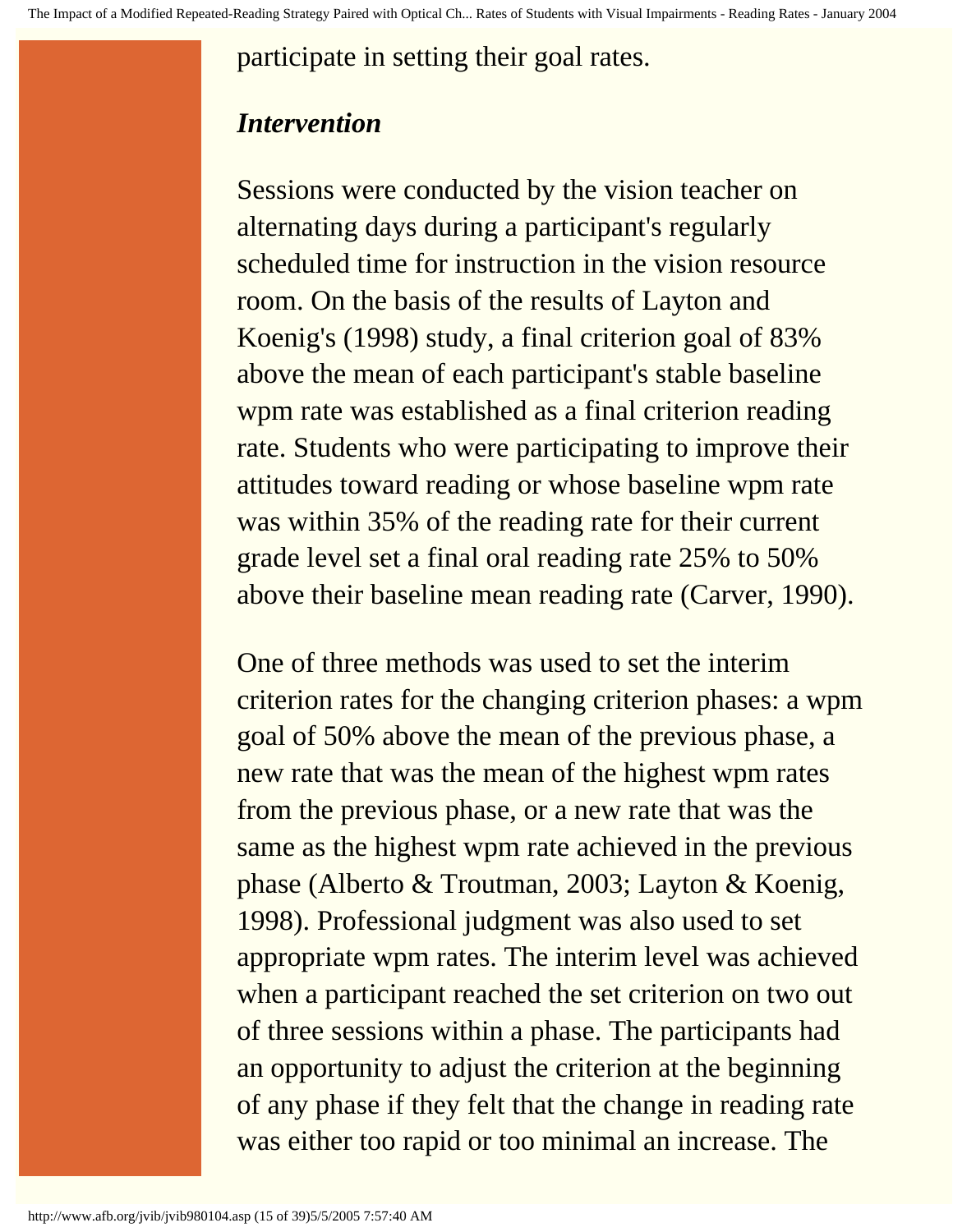intervention phase continued for nine weeks across a minimum of three changing-criterion phases. Four of the five participants were able to complete a fourth changing-criterion phase.

### **Interobserver reliability and social validity**

Reliability data were collected on reading rates, error rates, and comprehension during both the baseline and intervention phases. Using audiotapes and direct observation, two additional researchers were trained in the methods of recording miscues, wpm rates, and comprehension scores. Interobserver data were collected on 20% of each participant's sessions.

During the intervention phase, a reliability score of 80% was considered acceptable for wpm, error rate, and comprehension. The reliability coefficient for wpm reading rate was computed by dividing the lower time by the higher time and converting that quotient to a percentage. Reliability for wpm rates did not fall below 98% for any session in which reliability data were collected. Error reliability was the sum of agreed-upon significant errors divided by the sum of total errors that were found by both the researcher and the observer. Because of relatively few significant errors, reliability for significant errors ranged from 66% to 100%, with a mean of 82.4%. Reliability of comprehension was determined by comparing the number of sessions on which the observer and researcher reached agreement regarding overall comprehension (pass/fail) by the total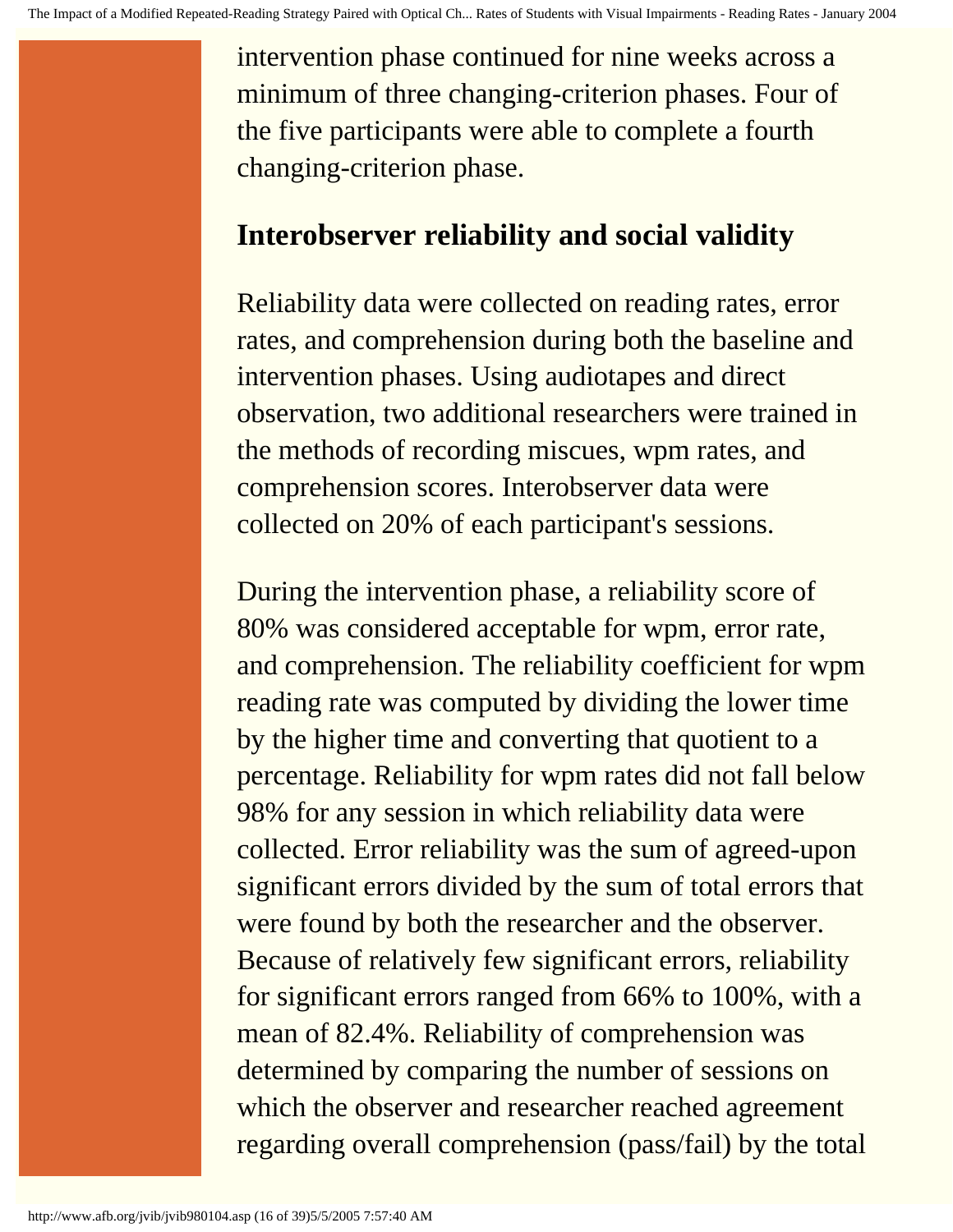number of passages in which reliability data on comprehension were gathered. Using this nominal scale, we found that reliability for comprehension was 100%. The observer reviewed and recalculated each participant's pre- and post-RSPS score, and a reliability coefficient of 100% was obtained.

# **Results**

All the participants' reading rates improved with the use of the modified instructional strategy of repeated readings, paired with the OCR software. Four of the five participants reached the final wpm goal rate, and the fifth student was making steady progress toward achieving this goal. The wpm rates of all the participants increased, the error rates decreased, and comprehension was maintained. Four of the five students also had more positive perceptions of their progress in reading.

# **Reading Rates**

# *Chris*

Chris achieved a stable baseline rate of 149 wpm within five consecutive sessions using standard print as his preferred medium. An overall improved repeatedreading rate of 25% above the baseline rate was agreed to as appropriate. This final wpm goal rate (186 wpm) would increase his reading rate by 37 words and would be above the average reading rate for his grade level.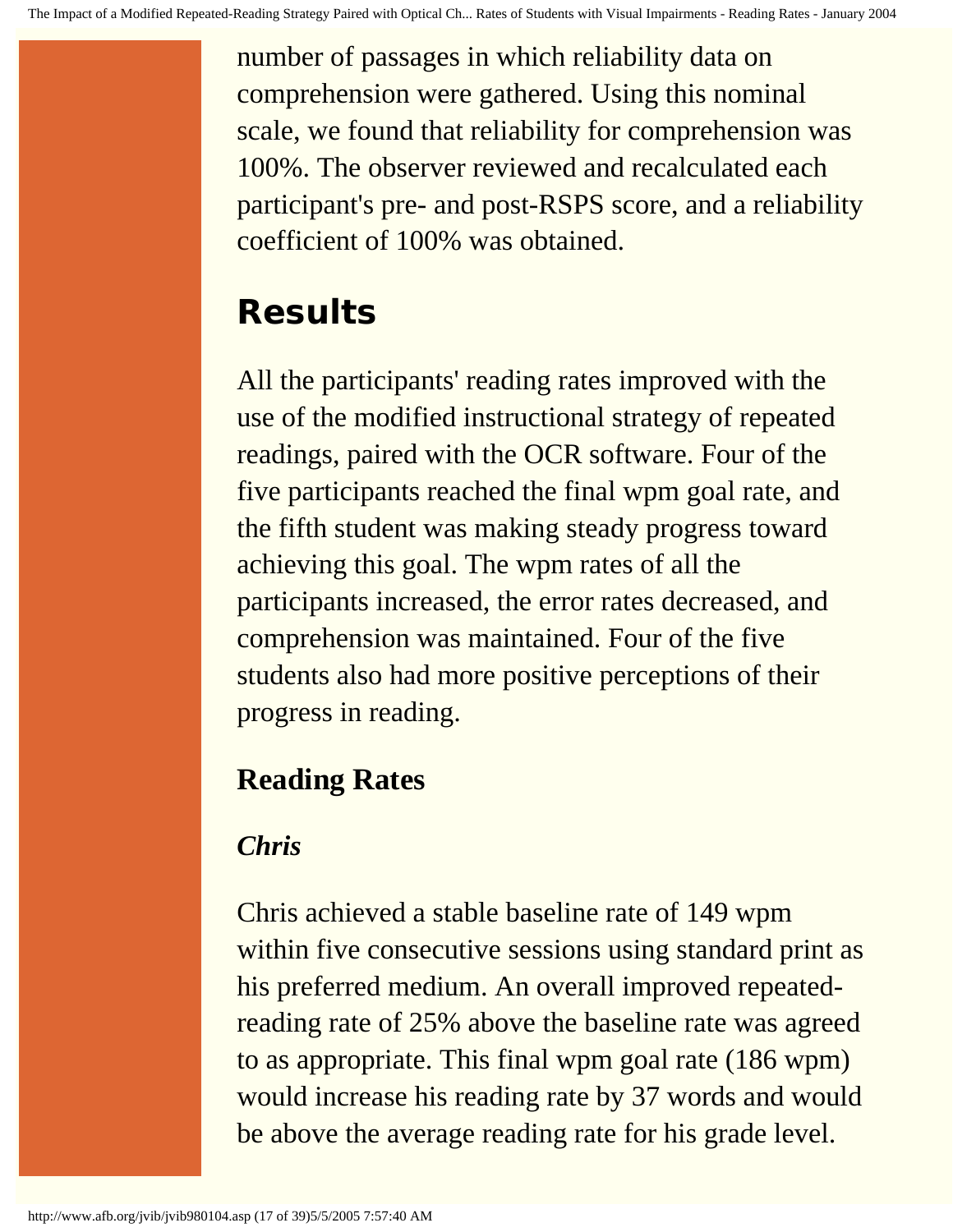An interim-goal rate of 159 wpm was set for the first changing-criterion phase, which was the highest wpm rate within Chris's baseline phase.

Chris made steady progress in the first to third changing-criterion intervention phases. In the first phase, he reached the criterion goal on the initial readings of his first two sessions. He did not need to incorporate a repeated reading or to use the Kurzweil OCR until the eighth session. For the second phase, the highest wpm rate from the previous phase was again selected. During this phase, Chris did need to use repeated readings in two out of three sessions. For the third phase, the average wpm rate from the repeated readings of the previous phase was used (184 wpm). During this phase, Chris met the criterion in all three of his second readings. His average rate in this phase, 207 wpm, exceeded the final goal rate. His average initial rate during this phase was 19 wpm above his initial baseline reading rate.

For the fourth phase, a 190 wpm rate was set, which was above the final goal of 185 wpm established during the baseline phase. During Session 15 of the final phase, Chris needed to complete a third oral reading, but he exceeded the 190 wpm criterion by 17 words. Chris achieved an average of 173 wpm on initial readings during this final phase, a 16% improvement overall for the initial readings. His average wpm rate for above-criterion readings during the final phase was 206 wpm, which was a 38%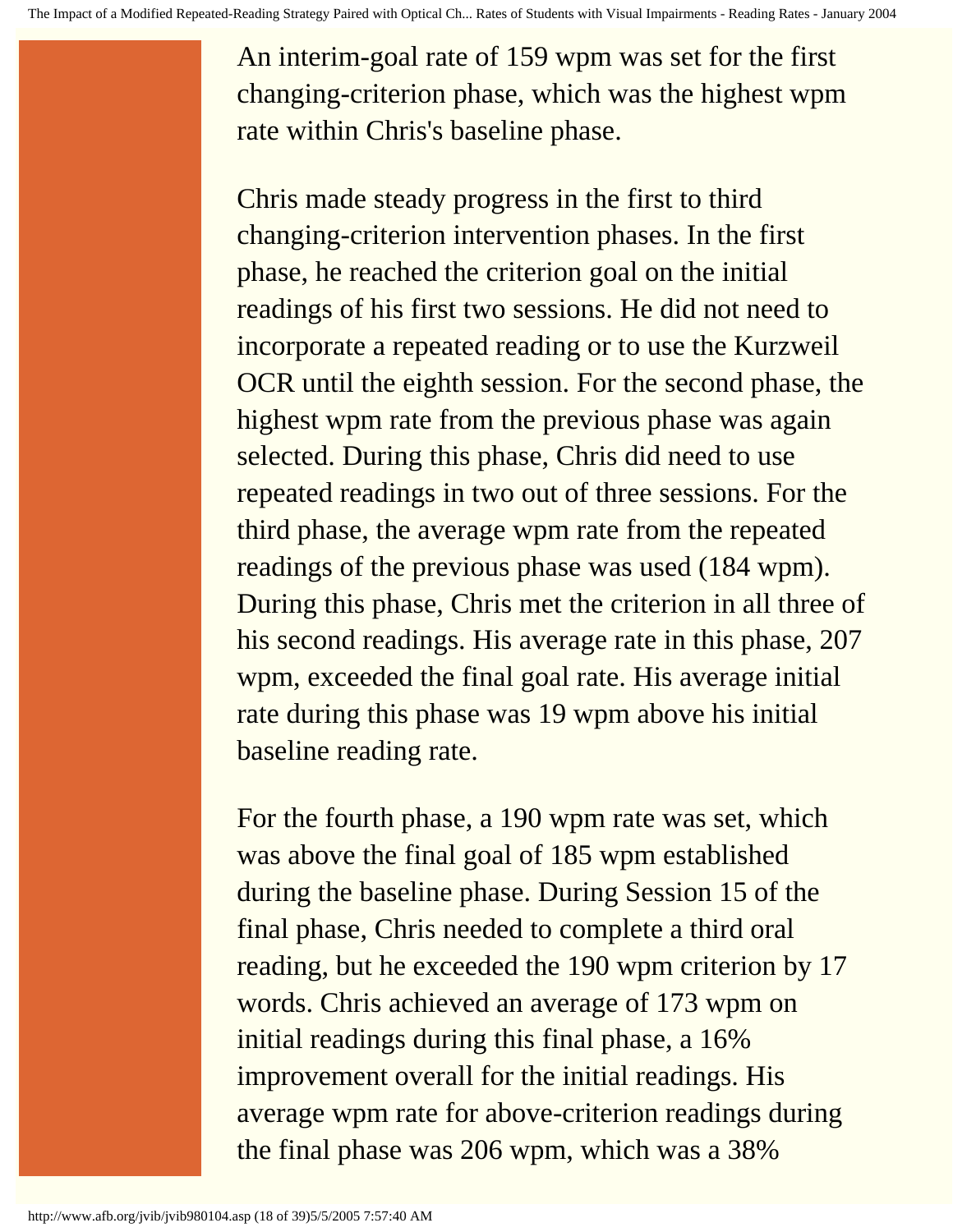improvement over his baseline wpm average.

Error rates and comprehension remained stable for Chris throughout the intervention phase. Error rates ranged from 0 to 5 errors on first readings (1.06 mean error rate) and 0 to 3 errors on repeated readings (.44 mean error rate). The one time that Chris made 5 errors during his first reading (Session 15), the topic of the story related to Greek mythology and included several Greek names. Using the holistic retelling scale of 1–5, Chris obtained an average comprehension score of 4.9% over 17 sessions [\(see Figure 1\).](http://www.afb.org/jvib/jvib980104fig01.asp)

### *Melissa*

Melissa obtained a baseline mean of 104 wpm, with a range of 13 words within five sessions using standard print as her preferred medium. Since she was within 33% of the grade-level average, a final wpm goal rate of 160 wpm was set, which was 50% above the mean of the baseline rate. For the first intervention phase, an interim criterion was set at 140 wpm, a 35% increase.

Melissa met the criteria in the first three changingcriterion intervention phases. During the first phase, she achieved the target interim wpm rate in the first two out of three sessions by using a third oral reading. The goal was increased to 145 wpm for the second phase. In three out of four sessions, Melissa required a third reading. However, in the final session of this phase, Melissa exceeded the goal by 11 words on the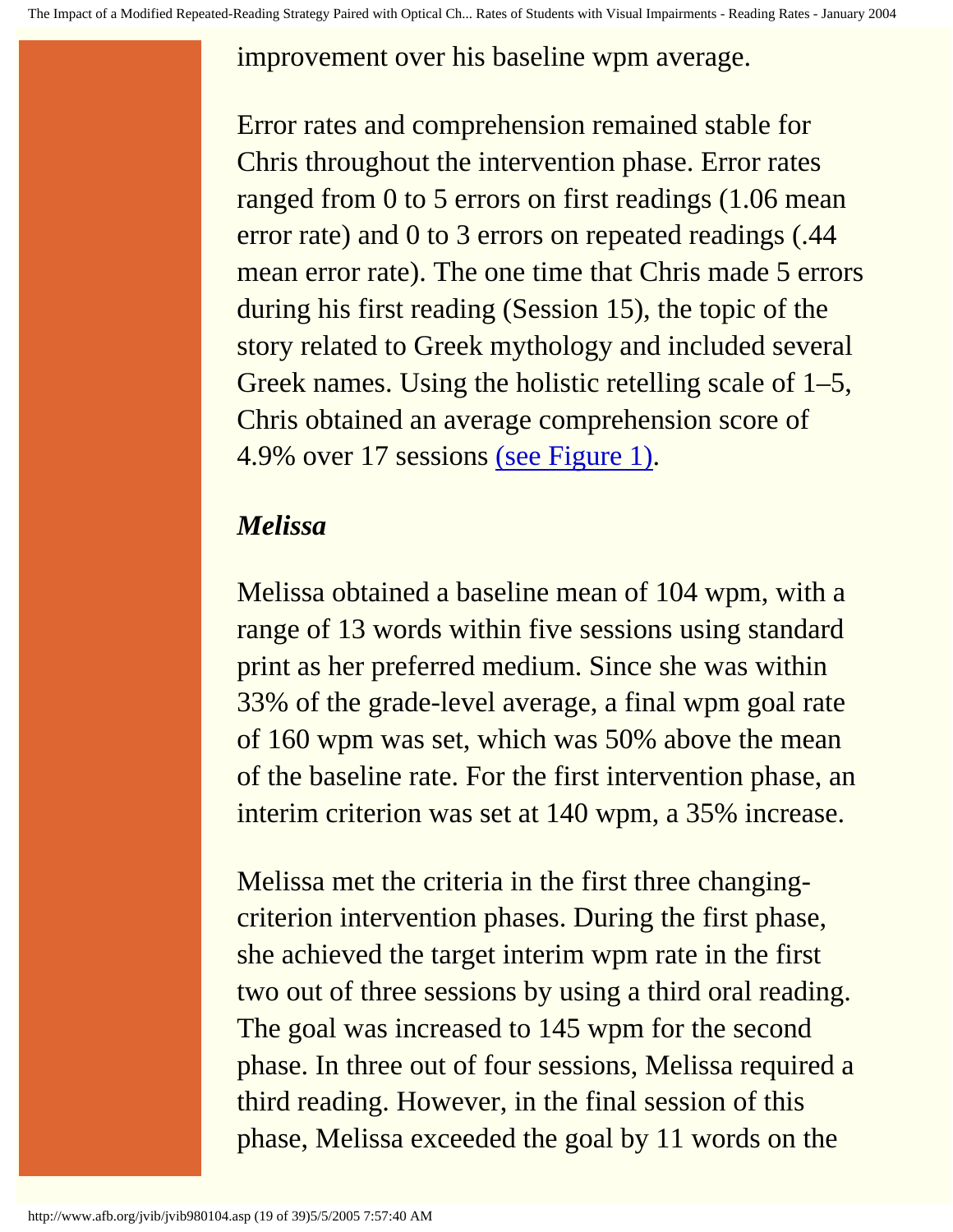initial reading. For the third phase, a goal of 150 wpm was established because Melissa felt comfortable improving at a rate of 5 wpm across the changing phases. In setting the goal for the third phase, she expressed doubt about her improvement because she noted the range in her initial reading rates during the previous phase (35 wpm). Melissa achieved the 150 wpm rate within five sessions, but she required a third reading in four of the five sessions.

The original final goal of 160 wpm was kept for the fourth phase. Melissa achieved the goal in three out of three sessions. During the final phase, she obtained a mean of 169 wpm on her final readings, a 63% improvement over her baseline mean. Her mean for initial readings during the final phase was 132 wpm, a 27% improvement over her baseline rate. Throughout the course of the study, Melissa demonstrated a broad range of 60 words in her initial reading rate. The mean of her initial readings during all four changing-criterion phases was 124 wpm, an overall improvement of 19% above the baseline mean.

Melissa's error rates decreased as her reading rates increased. During the first readings, Melissa's mean error rate was 1.25 errors. Melissa exhibited 0 errors on all the repeated readings. Using the holistic retelling strategy, Melissa obtained an average comprehension score of 4.1, scoring 3 in only 6 out of 20 sessions [\(see](http://www.afb.org/jvib/jvib980104fig02.asp)  [Figure 2\)](http://www.afb.org/jvib/jvib980104fig02.asp).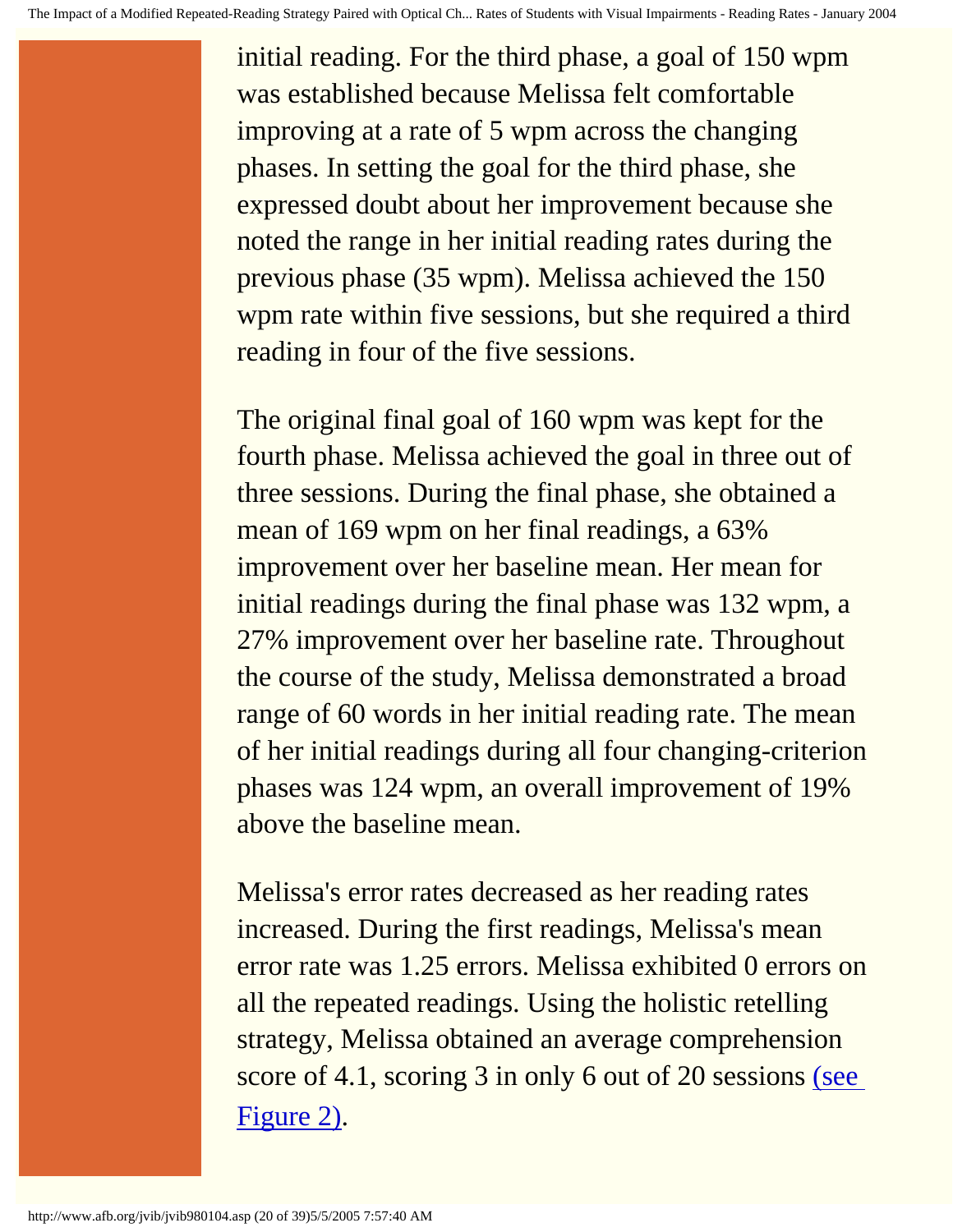### *Nick*

Nick achieved a baseline average of 52 wpm within five sessions using large print as his preferred medium. Using materials at the sixth-grade level, he attained a comprehension score of 2 at the end of the second session, which was verified with interobserver data. As a result, Nick was given materials at the fifth-grade level for the remainder of the study to minimize his frustration and maximize his comprehension. A final wpm goal rate of 95 wpm, 83% above his baseline rate, was agreed to as appropriate. To initiate the intervention phase, the first interim changing-criterion goal was set at 78 wpm, 50% above the mean of the baseline rate.

Nick achieved the goal rate within each changingcriterion intervention phase. During the first phase, he achieved the target interim goal on the second oral reading during the first three sessions. Using the highest rate from the first phase, a goal of 86 wpm was set for the second phase. Nick achieved this goal in the second and third sessions using a third oral reading. For the third phase, the goal was set at 91 wpm. Nick was aware that he could use a fourth changing-criterion phase, and mastery of his interim goal was an important motivational factor. Five sessions were required to meet the third-phase goal, and four of the sessions required a third reading.

The final fourth-phase goal (95 wpm) was set at 83%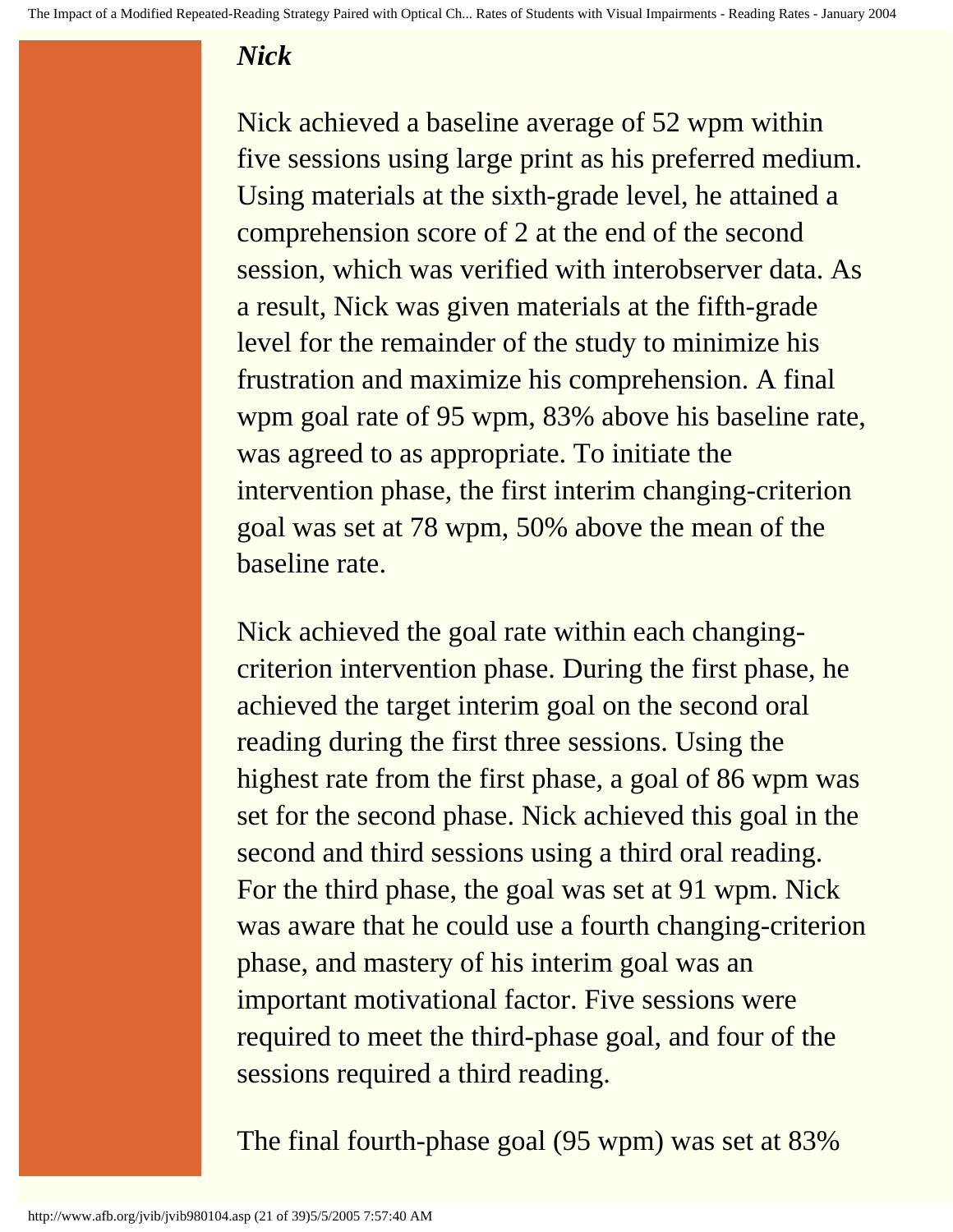above the baseline, and Nick met the goal in three out of three sessions. Nick achieved a mean of 71 wpm on initial readings during the final phase, a 37% improvement over the baseline reading rate. In the final phase, he achieved an above-criterion mean rate of 109 wpm, which was 109.6% above the mean of his baseline reading rate.

Nick's error rates decreased as his repeated-reading rates increased. Over the course of the study, Nick had a mean error rate of 3.47 on initial readings and 1.92 on final readings. He admitted that being able to identify and discuss decoding errors helped him reduce his errors. With the exception of the second session, Nick obtained an average comprehension score of 3.72 [\(see Figure 3\)](http://www.afb.org/jvib/jvib980104fig03.asp).

### *Michael*

The reading inventory placed Michael's independent reading level at the sixth-grade level. However, on the initial reading, he obtained a score of 2 on comprehension, which was verified with the interobserver results. For the remainder of the study, Michael used materials at the fifth-grade reading level to ensure that he was reading materials that would not reach an instructional or frustrational level. He used large print as his preferred medium. Using the baseline mean rate of 55 wpm, a final wpm goal rate of 101 wpm was set, which was 83% above the baseline. The initial interim goal of 50% above the mean of the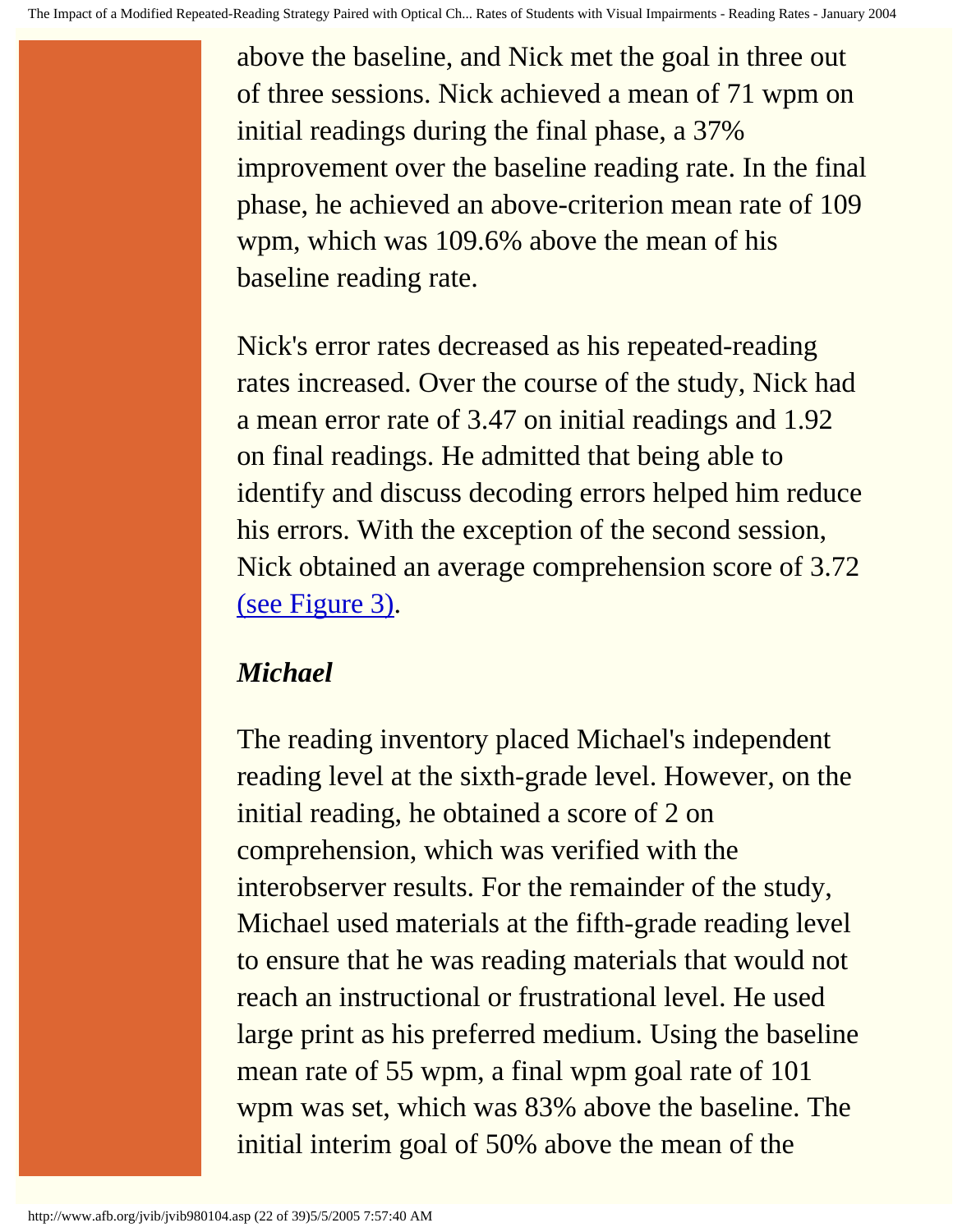baseline phase, 83 wpm, was thought to be too high, so a goal of 80 wpm was agreed on for the first changingcriterion phase.

Michael reached the changing-criterion goal in the three intervention phases, but was unable to reach the final 101 wpm goal rate. During the first intervention phase, he reached his goal in the last three of five sessions by using a third oral reading in all but one session. His improved initial reading rate for this phase was a mean of 65 wpm, 10 wpm above the baseline initial reading rate. A goal of 83 wpm was set for the second changing-criterion phase, 1 word below the mean of the highest wpm rate of the previous phase. Michael achieved this rate in the first, third, and fourth sessions. He continued to require a third oral reading for all four sessions in this phase and obtained a range of 74–91 wpm on the third oral reading (mean 85 wpm). His initial wpm reading rate during the second changing-criterion phase ranged from 49 wpm to 66 wpm, with a mean initial reading rate of 62 wpm.

On the basis of his progress in the two previous phases, a goal of 2 words above the previous phase (85 wpm) was set for the third phase, which Michael reached using a third reading. During this phase, time limitations during two of the sessions did not allow for a third reading, but Michael achieved the goal after a total of four sessions.

Michael demonstrated a 67% improved repeated-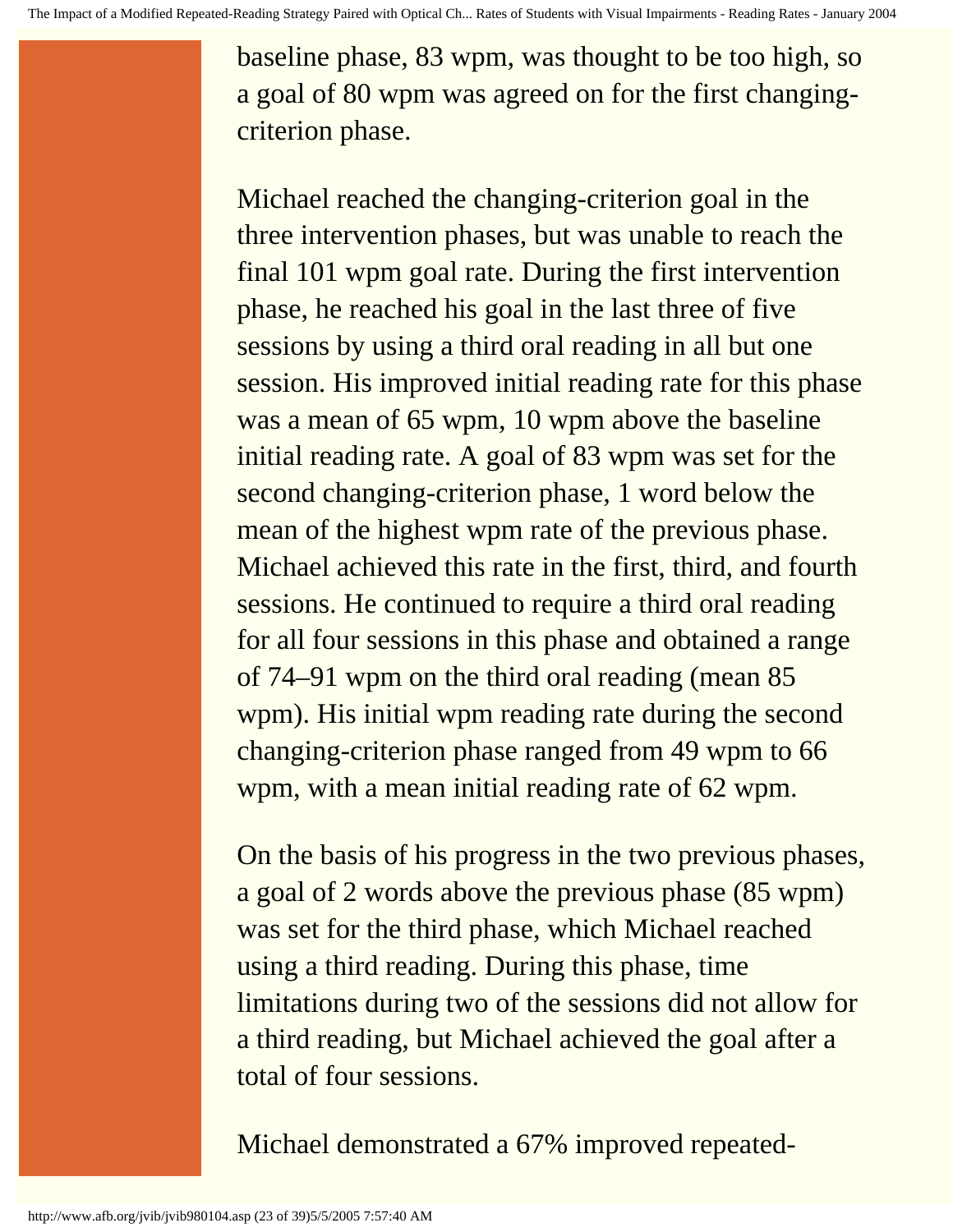reading rate over his baseline rate and required third oral readings. His mean initial reading rate during the final phase was 59 wpm, with a range of 47 wpm to 73 wpm. This rate was an overall improvement of 7% above his initial reading rate in the baseline phase.

Michael reduced his significant errors with repeated readings. As his reading rate increased, significant errors decreased. A mean error rate of 3.65 words on the initial readings dropped to a mean of 1.8 words on the final readings. For the purposes of this study, repetitions were not scored as significant errors. However, on the data sheets, we noted that Michael's fluency was affected by repetitions of phrases and single words. After the first reading, comprehension remained stable, with a mean holistic retelling comprehension score of 3.76 [\(see Figure 4\)](http://www.afb.org/jvib/jvib980104fig04.asp).

### *Serena*

Serena obtained a mean baseline rate of 35 wpm, with a range of 7 words (39 wpm to 32 wpm), using braille as her preferred medium. A final wpm goal rate of 64 wpm, 83% above the mean of the baseline phase, was set. For the first changing-criterion phase, Serena was motivated to set an interim goal of 53 wpm, 50% above the mean of the baseline phase. However, we felt that initial success was important to maintain her motivation and minimize her frustration. Therefore, the first interim changing-criterion rate was set at 45 wpm, a 10-word improvement over the baseline mean.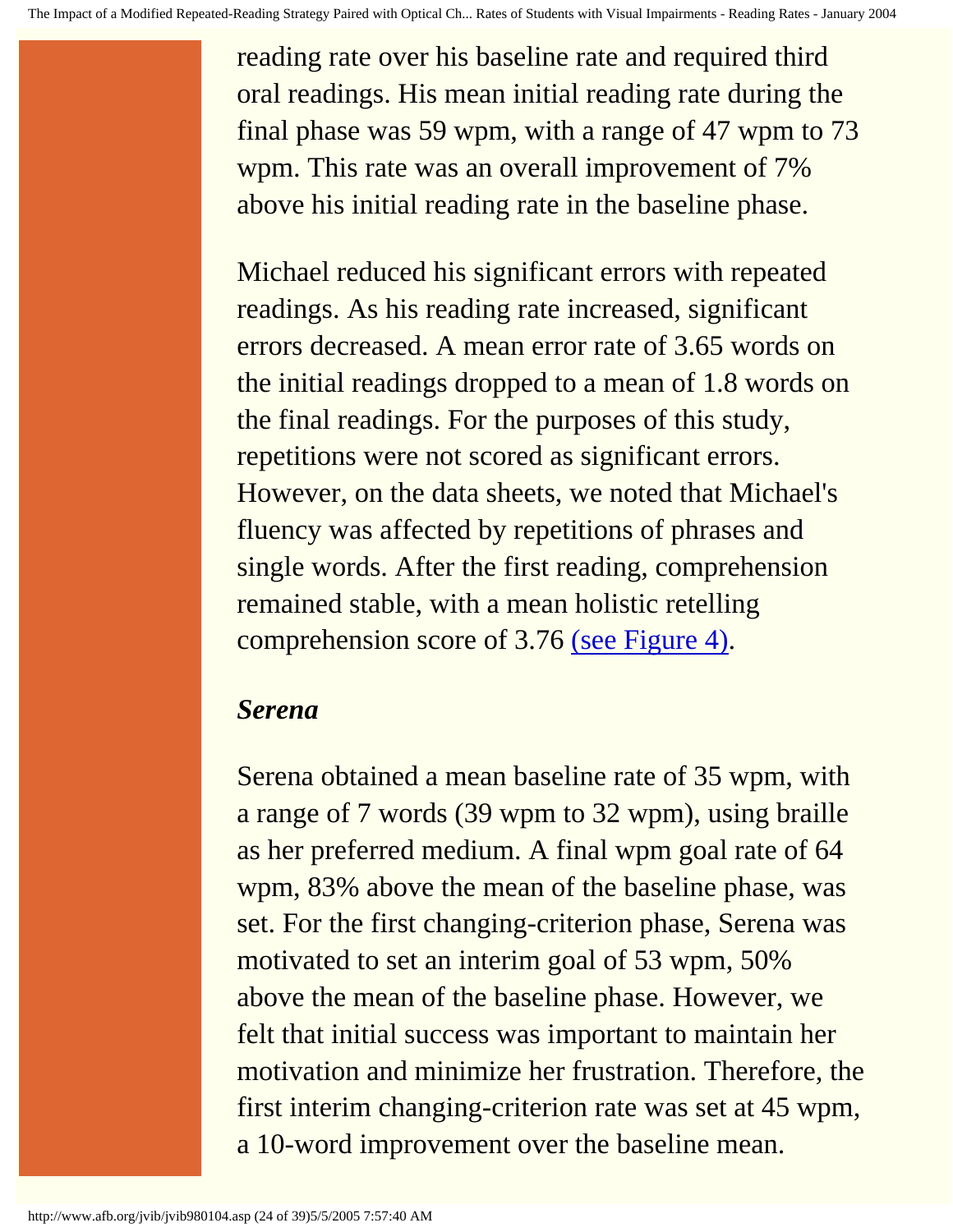During the first three changing-criterion phases, Serena reached the goal and was able to reach the final goal rate in the fourth phase. She achieved the first changing-criterion goal rate in her first three sessions and required only a second oral reading for each session. During the paired OCR readings, Serena reported that she was satisfied with her ability to track the braille at the same rate as the oral reading rate of the software. The goal rate for the second phase was set at 57 wpm, the highest rate from the previous phase. This phase did require a third oral reading in two of the four sessions. Serena obtained a mean of 37 wpm on initial readings, a 6% gain over her baseline initial reading rate. An above-criterion mean of 58 wpm was obtained, which was a 66% improvement over the baseline initial reading rate. For the third phase, the highest rate from the previous phase was used (59 wpm). Serena achieved this rate in the first two of three sessions. A mean of 66 wpm above the criterion indicated an 87% improvement in repeated readings. Initial readings showed a mean of 39 wpm, an 11% improvement over her initial reading rate in the baseline phase.

The goal of the fourth phase was set at 64 wpm, as agreed at the beginning of the intervention phase. On the second session of this phase, time ran out, and Serena was unable to complete a third reading. She did reach her goal on the last two of four sessions and obtained a mean rate above the criterion of 68 wpm.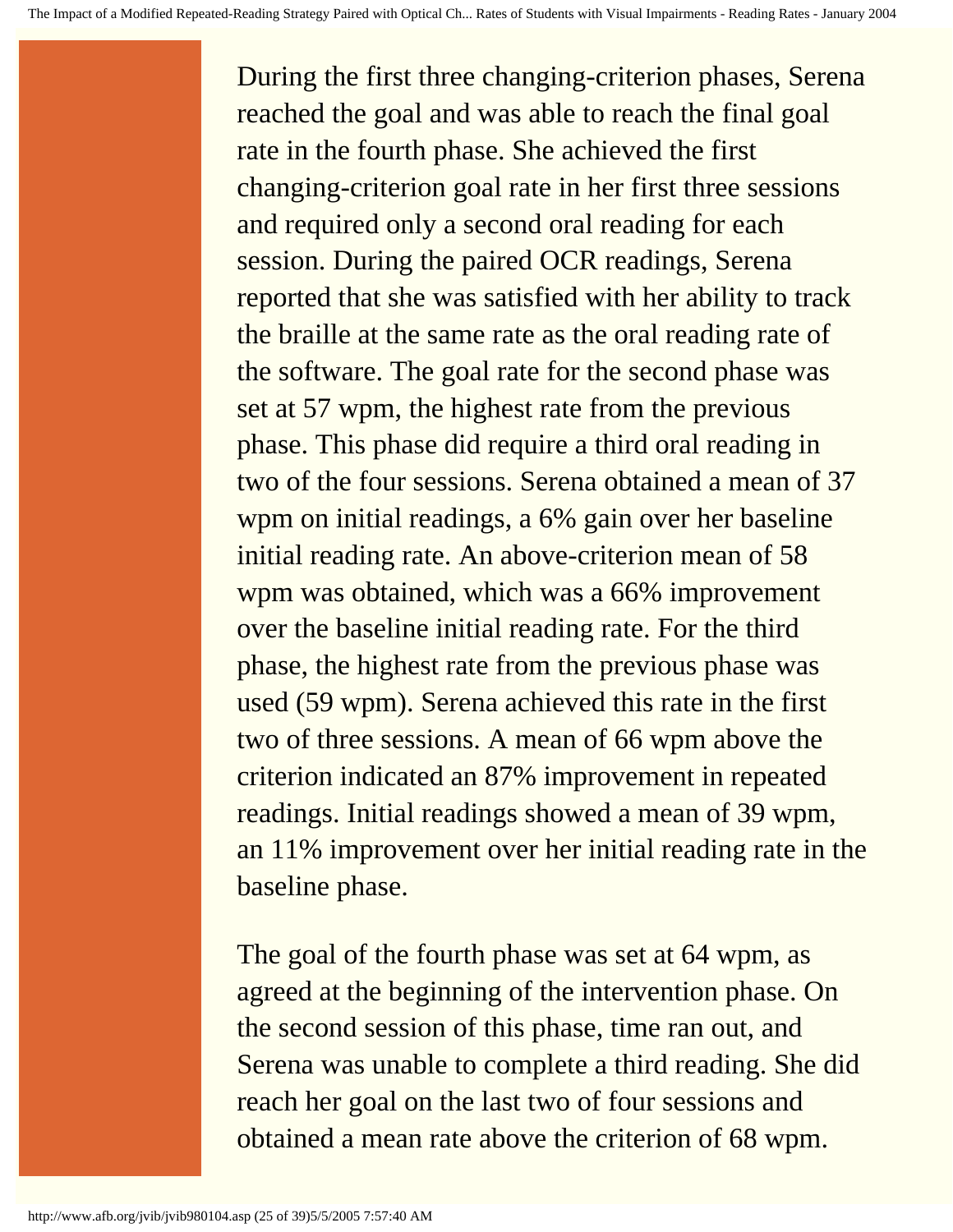Serena made a 94% improvement with repeated readings. Her initial mean reading rate during the final phase was 40 wpm, a 14% improvement for initial readings.

Serena made relatively few significant errors on initial readings (mean of 1.8), and her errors decreased with repeated readings (mean .26). Retelling was rich with detail and included supplemental information. She obtained a mean comprehension score of 4.42 [\(see](http://www.afb.org/jvib/jvib980104fig05.asp) [Figure 5\)](http://www.afb.org/jvib/jvib980104fig05.asp).

## **Self-perception**

Four of the five students had increases between the pre- and post-administration of the RSPS [\(see Table 2\).](http://www.afb.org/jvib/jvib980104tab02intro.asp) Chris made an overall gain of 11 points. His most significant gain was on the Physiological States subscale, going from a low-average range to a highaverage range. Chris's improvement on the Selfperception subscale was indicated by his answers to questions such as these: I like to read aloud (from disagree to agree), reading makes me feel happy inside (from undecided to agree), and I feel comfortable when I read (from agree to strongly agree). During his selection interview, Chris said that he wanted to participate because he felt that learning to use the Kurzweil OCR software would provide him with alternative access to print that he might need to rely on in the future. During his postintervention interview, he reported that getting to his final goal took "longer than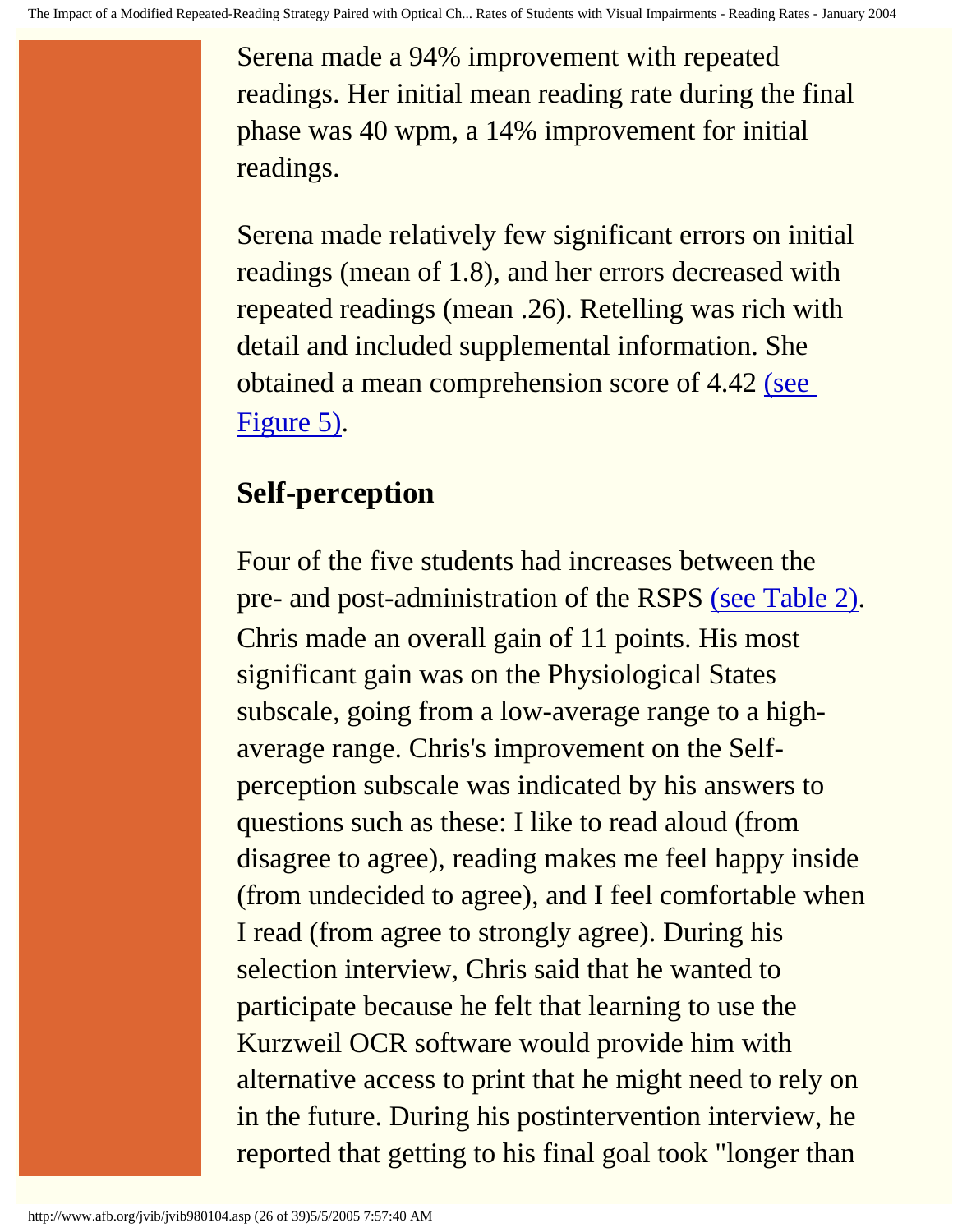I imagined." Chris stated that he felt he had made improvements in his reading rate and that he could complete his reading assignments "a lot faster." He also thought that being able to set personal preferences in the Kurzweil program (font, speed, magnification) made gaining access to print materials on the computer less demanding.

Melissa is the only participant whose scores on the RSPS decreased at the conclusion of the study. Although she achieved her final goal and made gains in both initial and repeated reading rates, her overall score on the RSPS dropped 15 points at the end of the study. Melissa's self-perception was lower on the General Perception, Progress, and Physiological States subscales. In her selection interview, she indicated that she wanted to participate because she felt uncomfortable when she was asked to read aloud in class. She admitted that she felt her rate and fluency were not in the same range as those of the other students in her class. In the closing interview, Melissa said that she was glad she participated, that she found out she "read normally," and that the project helped her with pronunciation. She thought that the OCR software "didn't help a lot," but that hearing and reading the passage over and over made her reading rate "go up." When asked about the duration of the individual sessions and the length of the study, Melissa said that both were "too long."

Nick showed improvement on two of the five subscales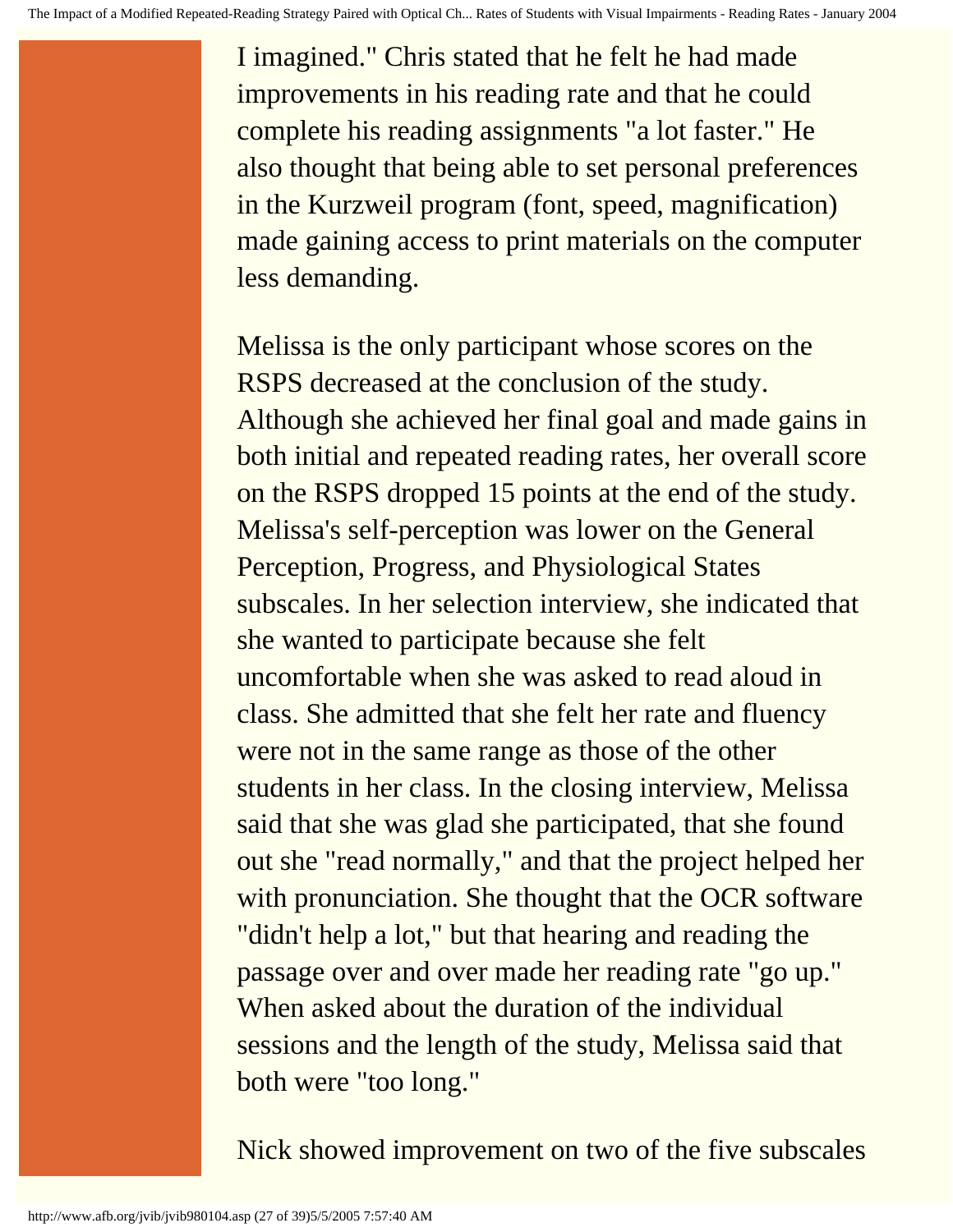of the RSPS and made an overall gain of 18 points. On the subscale, General Perception ("I think I am a good reader"), he improved from undecided to agree. The most significant area of improvement was in Progress, which rose from low (32/43) to high (44/45). His response to "I like to read aloud" went from strongly disagree to strongly agree. The preliminary interview indicated that Nick was often frustrated with reading activities and that he was uncomfortable "figuring out the words" when asked to read out loud in class. In the concluding interview, Nick stated that he felt his reading rate had improved, that reading was "less stressful," and that he never expected to get "above the 90s." He confirmed that hearing and seeing a selection on the computer made the next timed reading easier.

Michael made gains on the RSPS subscales of General Perception, Progress, and Observational Comparison. During his preliminary interview, he said that he wanted to increase his reading rate because it would help him to complete assignments on time. In the postintervention interview, Michael reported that the intervention "made me feel that I accomplished a goal." He also stated that the OCR software helped him sound out words to improve his second readings. Michael also said that the time "was just right," but that he would keep going if he was given the opportunity to do these activities in the future.

Serena made an overall gain of 28 points across three of the RSPS subscales (Progress, Social Feedback, and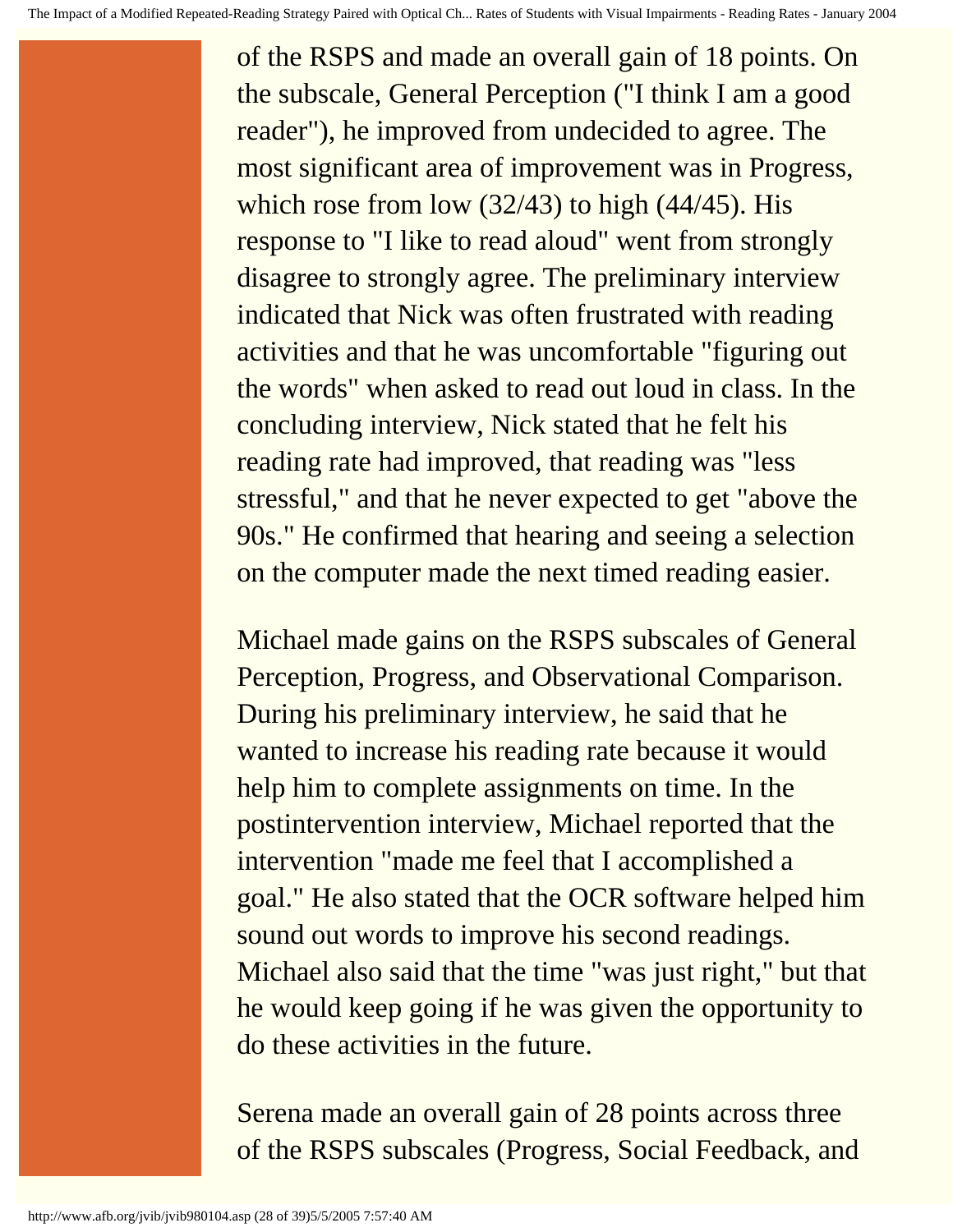Physiological States). She indicated a more positive response to questions such as these: "I read faster than I did before," "I don't have to try as hard as before," and "I enjoy reading" (Henk & Melnick, 1995). During the initial interview, Serena asked if her rate of reading meant she was "dumber" than the other students in her general education classes. She admitted that she avoided reading assignments and that reading aloud, even in the one-to-one setting of the resource room, caused her discomfort. In the concluding interview, Serena reported that "the project really helped my wpm rate." She also concluded that the OCR software improved both her speed and comprehension because "speed made it easier to understand what it is about." In several sessions, Serena commented that the subject matter of the stories was of interest to her and that she looked forward to reading the next story.

# **Discussion**

Graphic analysis indicated that using the modified repeated-readings instructional approach, paired with OCR software, can increase students' reading rates. Error and comprehension analysis further indicated that this strategy can increase reading rates without increasing errors or decreasing comprehension. An increase in self-perception of reading abilities was also found.

The participants benefited from the ability to vary the method of establishing the criterion rate. Since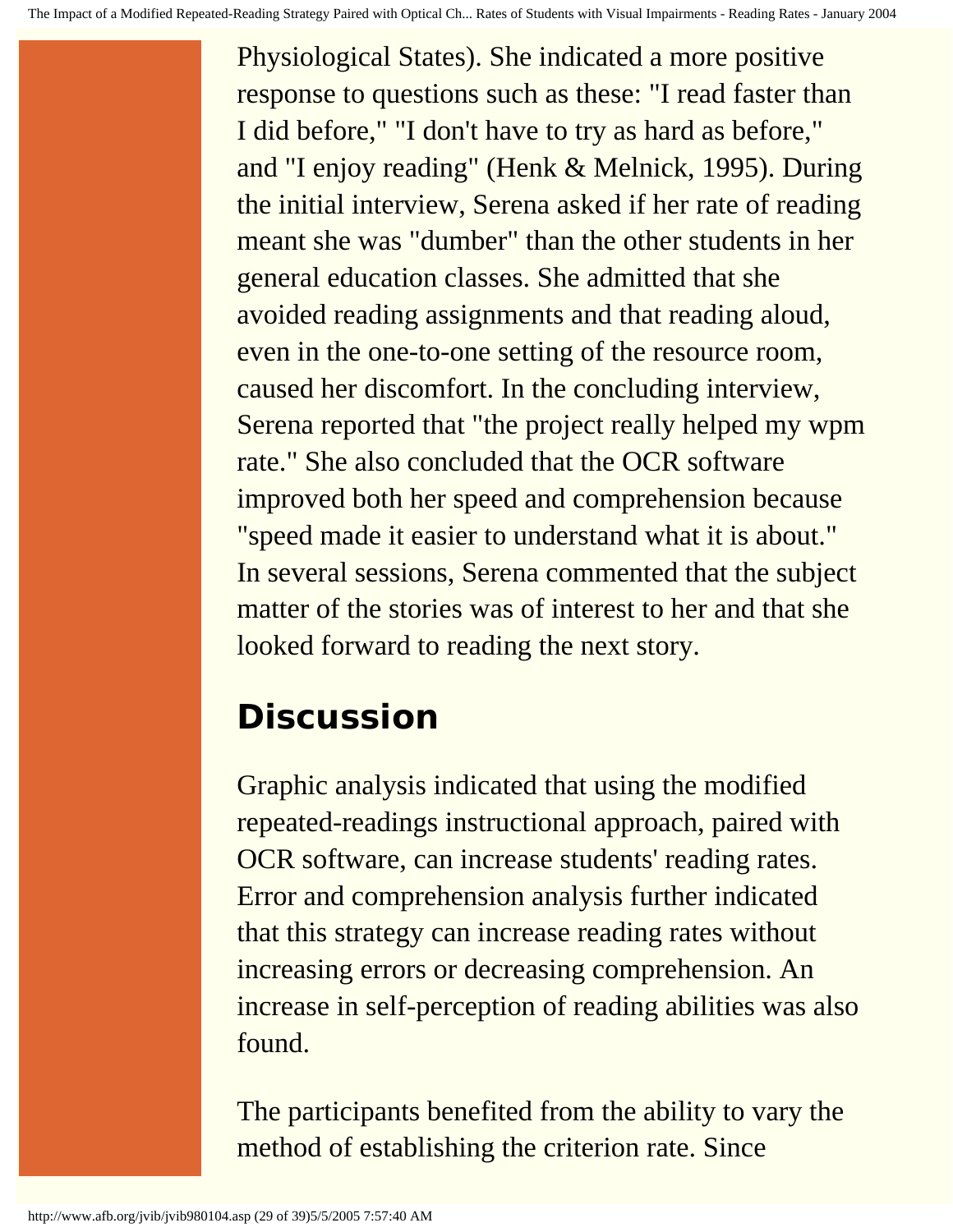motivation and self-perception were obvious factors, setting goals that were perceived as achievable was critical. Although the percentage of increase varied, each participant was able to note progress and the achievement of his or her individual goal rate. The variance in progress can be related to the initial starting rates (35 wpm to 149 wpm). A similar overall variance, 14 wpm to 109 wpm, was noted for the participants in Layton and Koenig's (1998) study. Layton and Koenig found improvements ranging from 60% to 171%, an average of 89% for the four participants. Similarly, this study found a range of improvement from 38% to 109%, an average of 70% for the five participants. Both studies demonstrated continued growth in reading rates as a result of the repeated-reading strategy.

Self-perception was a factor that affected the participants' initial tendency to participate in the study, as well as the participants' motivation to improve their reading rates. Several participants admitted that they avoided reading because they were aware that they read at a slower pace than their peers and needed to be encouraged to overcome their discomfort with reading orally. However, the self-perception of four of the five participants had improved at the conclusion of the study. Additional stress factors (conflicts with peers and teachers) that were not related to the study may have had an impact on the one student whose attitude did not improve. All five students reported feeling less stressed about having to read aloud. Scheduled routine opportunities to read aloud may have been one factor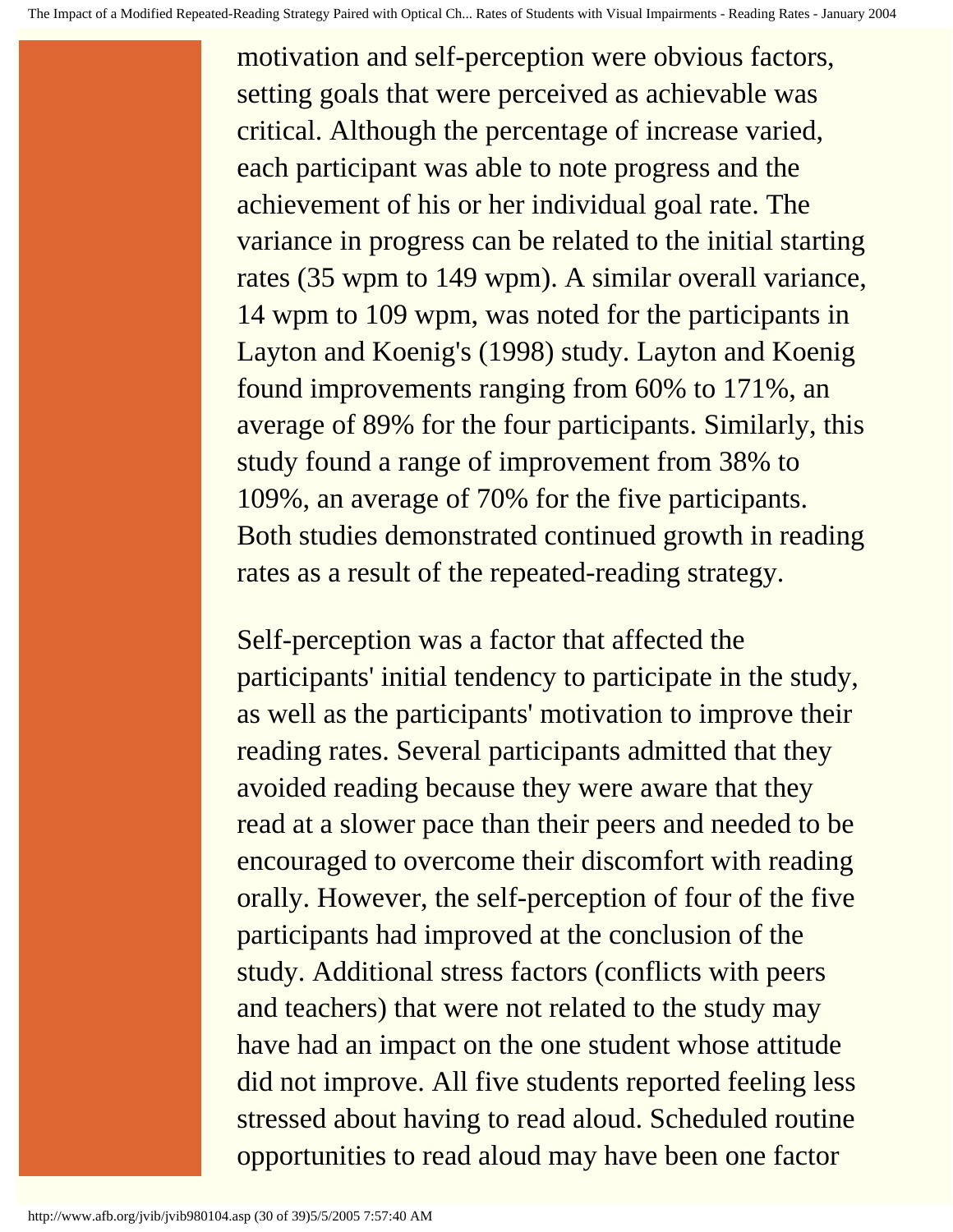### that helped eliminate their negative self-perceptions.

Although this study did not aim to demonstrate progress with initial reading rates, all five participants showed a trend toward improvement in initial wpm reading rates across the phases (as shown by the linear trend lines in Figures 1–5). The data indicated progress with initial readings in the final phase, ranging from 7% to 37% above the baseline initial reading rates, resulting in a mean improvement in initial reading rates of 20%. This progress may be related to three factors: more opportunities to read, overall improved selfperceptions, and reduced stress that the participants reported having during the final phases of the study.

Incorporating the OCR software into the repeated readings provided a purposeful instructional activity to increase the participants' independence with this access software. The repetition of the lessons allowed the students to become proficient and independent in loading the program, loading a preference file, locating specific data files, and using general reading commands.

By using OCR software as part of an intervention strategy to increase reading rates, this assistive technology tool became more than an accommodation and was used to remediate the participants' skills. The results of the study indicate that OCR software may be successfully used as a learning tool, not just as a substitute for printed or brailled materials.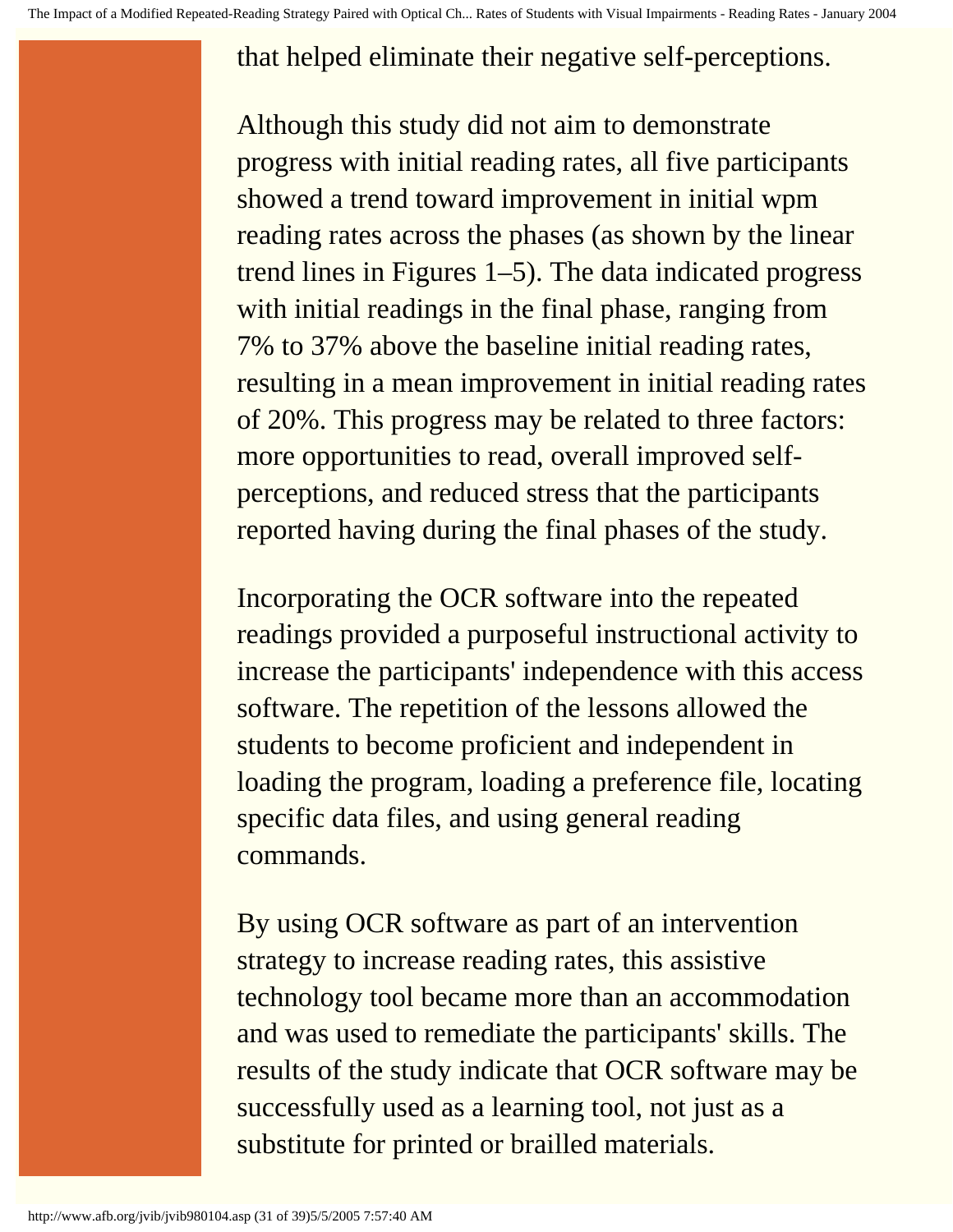Furthermore, all five participants found this software to be a motivation to participate, as well as a constructive component for improving their reading rates. In addition, after paired readings with the OCR software, they were able to identify independently specific words that they had read incorrectly during the initial reading.

A significant limitation of this study was the length of time in which data were collected. The validity of the interventions would have been strengthened if data could have been collected over a full school year. In addition, scheduling the 30-minute sessions, while still addressing the participants, existing needs, was difficult. Extending the study to include a maintenance phase, as was possible in Layton and Koenig's (1998) study, would have further supported the conclusions. Additional studies are necessary to confirm the conclusion that incorporating assistive technology can help improve students' independence and attitudes toward reading.

Low reading rates affect students' performance and can result in greater frustration and less time spent reading (Carver, 1990). Students with visual impairments frequently exhibit reading rates that are lower than their sighted peers (Corn et al, 2002). Teachers often accommodate their students' lower reading rates by reducing assignments or providing auditory alternatives. This study further supports the conclusion that the repeated-reading strategy can improve the reading rates of students with visual impairments. The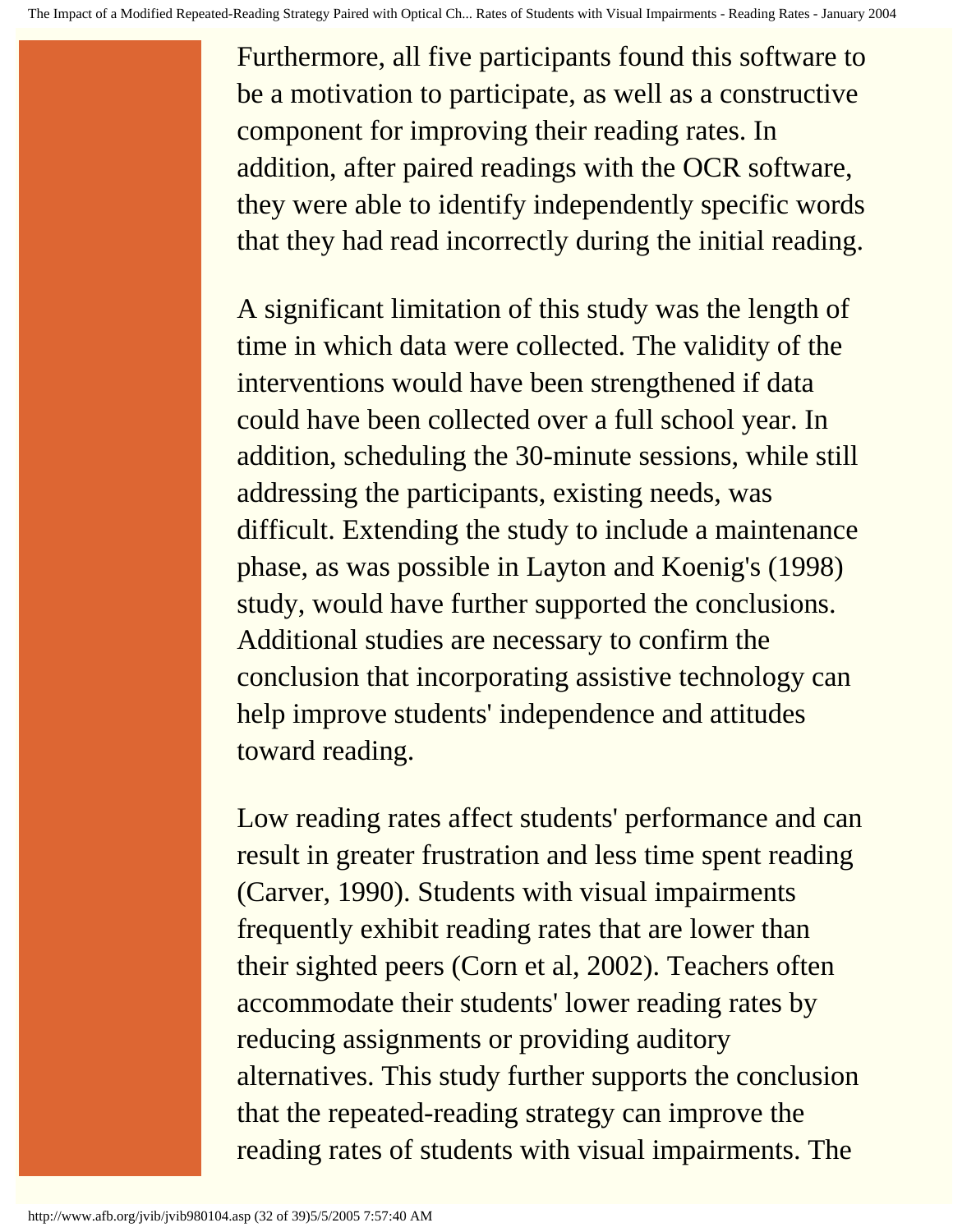unique contribution of this study is evidence of the positive impact that pairing this strategy with OCR software had on reading rates and students' attitudes. Reading fluency is an area of instruction that vision teachers need to address to go beyond accommodating and to move toward resolving.

# **References**

Alberto, P. A., & Troutman, A. C. (2003). *Applied behavior analysis for teachers* (6th ed.). Columbus, OH: Charles E. Merrill.

Baker, L., & Wigfield, A. (1999). Dimensions of children's motivation for reading and their relations to reading activity and reading achievement [Electronic version]. *Reading Research Quarterly, 34,* 452–477.

Carver, R. (1990). *Reading rate: A review of research and theory.* San Diego, CA: Academic Press.

Corn A., Wall, R., Jose, R., Bell, J., Wilcox, K., & Perez A. (2002). An initial study of reading and comprehension rates for students who received optical devices. *Journal of Visual Impairment & Blindness, 96,* 322–333.

Edwards, B., & Lewis, S. (1998). The use of technology in programs for students with visual impairment in Florida. *Journal of Visual Impairment & Blindness, 92*, 302–311.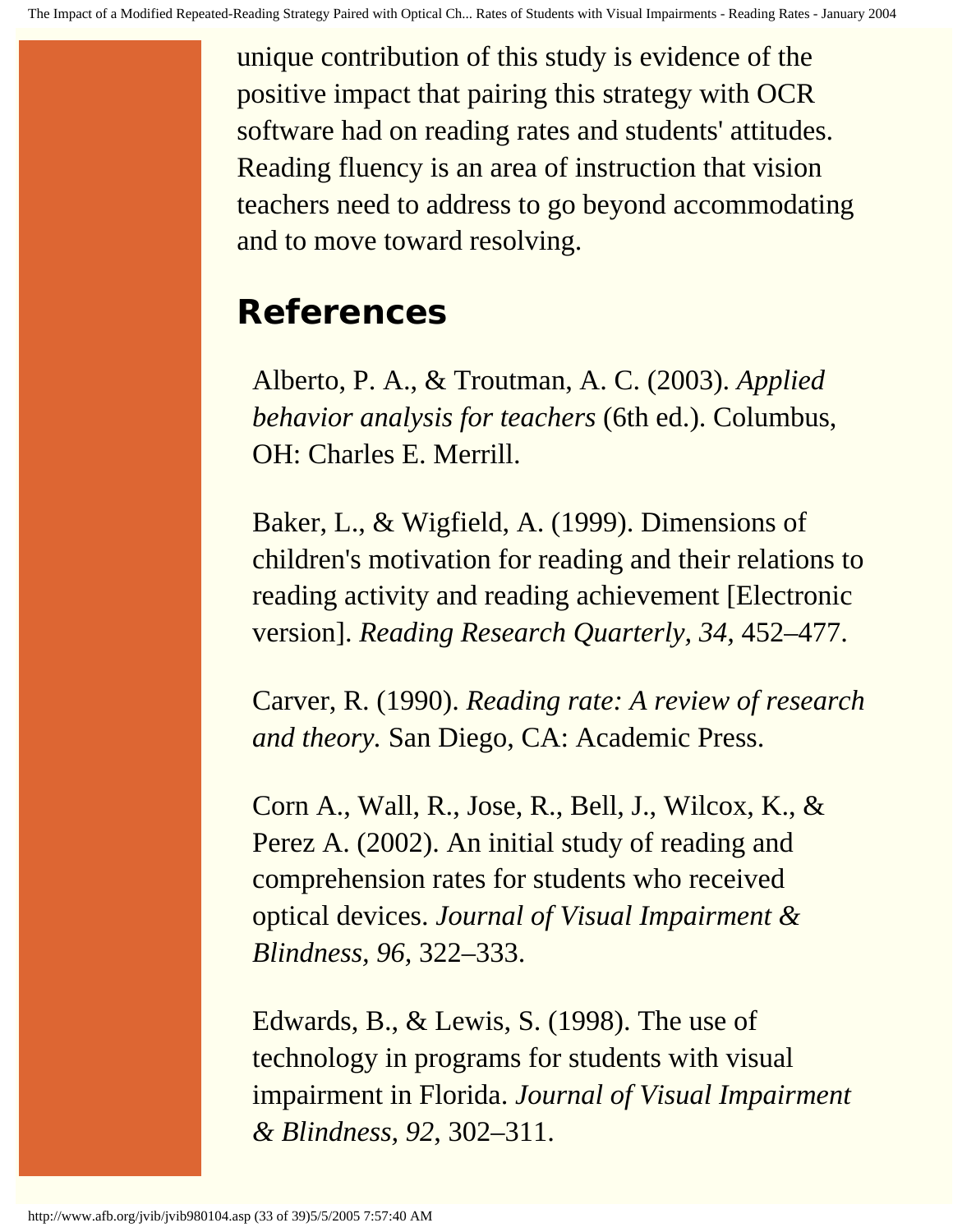Erin, J., & Sumranveth, P. (1995). Teaching reading to students who are adventitiously blind. *REview, 27,*  103–112.

Fellenius, K. (1996). Reading competence of visually impaired pupils in Sweden. *Journal of Visual Impairment & Blindness, 90,* 237–248.

Fellenius, K. (1999). Reading environment at home and at school of Swedish students with visual impairments. *Journal of Visual Impairment & Blindness, 93*, 211–222.

Frank, J. (2000). Requests by persons with visual impairment for large-print accommodation. *Journal of Visual Impairment & Blindness, 94,* 716–720.

Fridal, G., Jansen, L., & Klindt, M. (1981). Courses in reading development for partially sighted students. *Journal of Visual Impairment & Blindness, 75,* 4–7.

Goodrich, G., Bennett, R., De l'Aune, W., Lauer, H., & Mowinski L. (1979). Kurzweil reading machine: A partial evaluation of its optical character recognition error rate. *Journal of Visual Impairment & Blindness, 73,* 389–399.

Hall, K. (2000a). *Reading stories for comprehension success intermediate grades.* West Nyack, NY: Center for Applied Research in Education.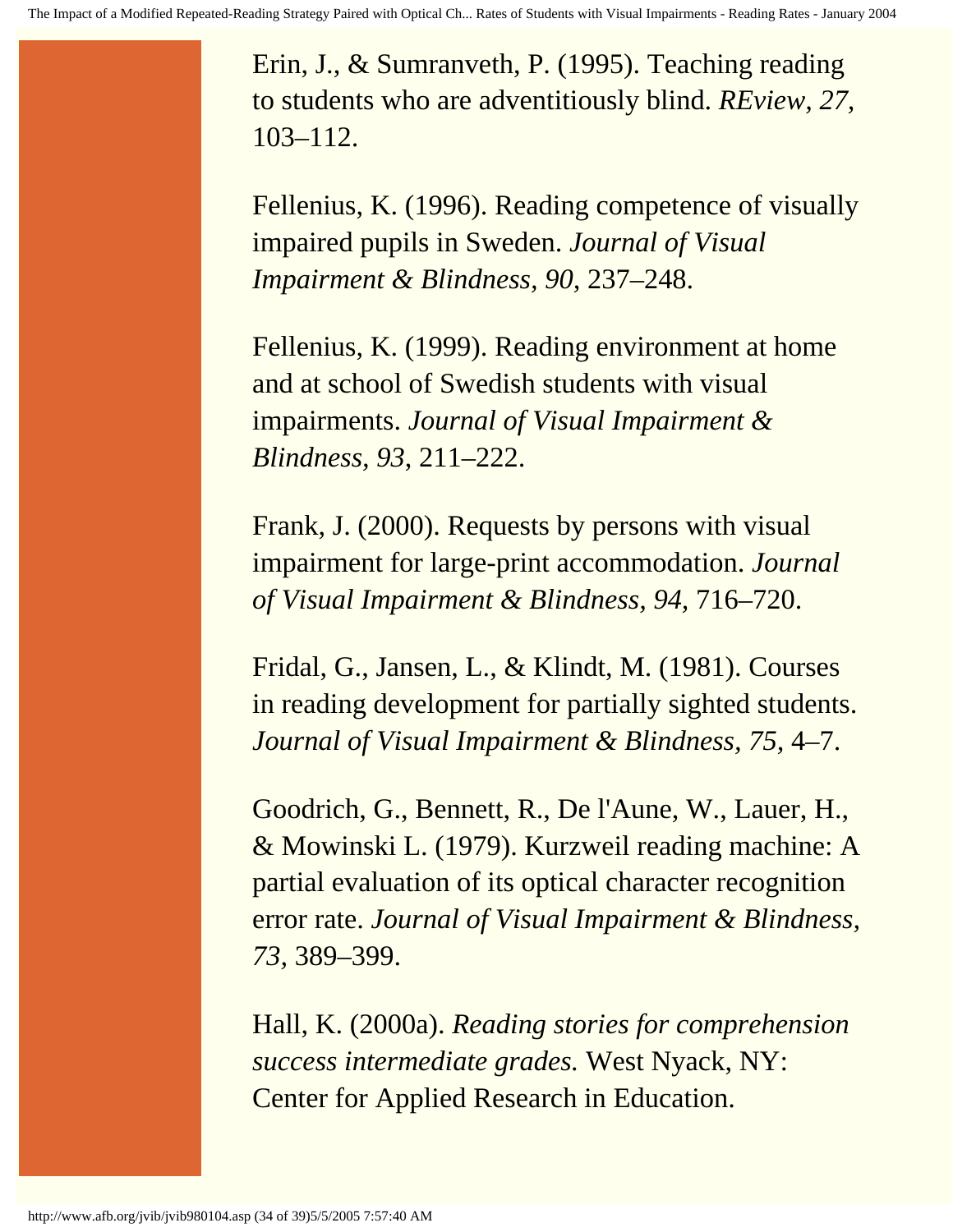Hall, K. (2000b). *Reading stories for comprehension success junior high level.* West Nyack, NY: Center for Applied Research in Education.

Henk, W., A. & Melnick, S. A. (1995). The reader self-perception scale (RSPS): A new tool for measuring how children feel about themselves as readers. *Reading Teacher, 48,* 470– 482.

Higgins, E., & Raskind, M. (1997). The compensatory effectiveness of optical character recognition/speech synthesis on reading comprehension of postsecondary students with learning disabilities. *Learning Disabilities, 8,* 75–87.

Ivey, G. (1999). A multicase study in middle school: Complexities among young adolescent readers [Electronic version]. *Reading Research Quarterly, 34,* 172–193.

Ivey, G., & Broaddus, K. (2000). Tailoring the fit: Reading instruction and middle school readers [Electronic version]. *Reading Teacher, 54,* 68–79.

Johns, J. (2000). *Basic reading inventory*. Dubuque, IA: Kendall-Hunt Publishing.

Koenig, A. J., & Holbrook, M. C. (1991). Determining the reading medium for visually impaired students via diagnostic teaching. *Journal of Visual Impairment & Blindness, 85,* 61–68.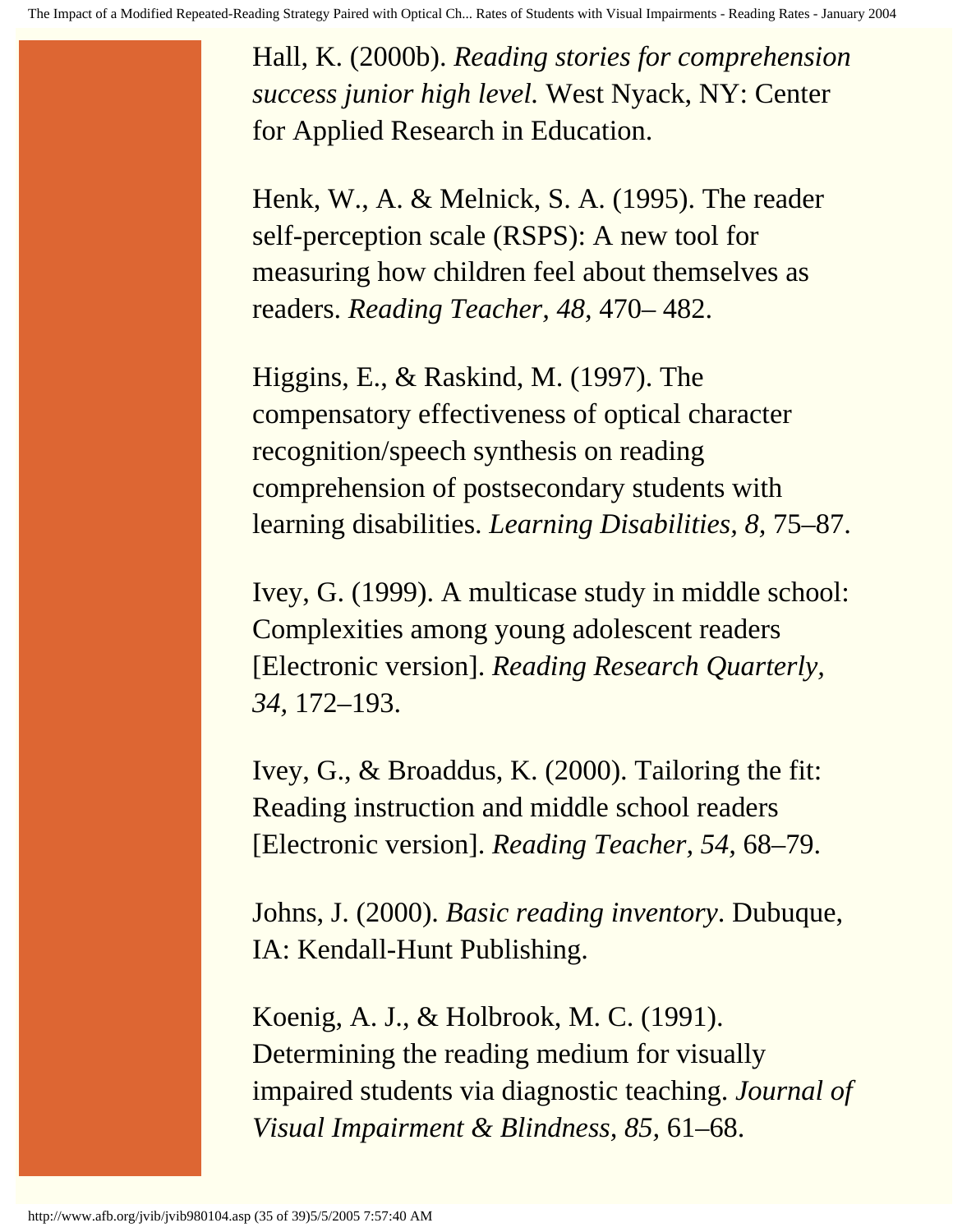Krischer, C. C., & Meissen, R. (1983). Reading speed under real and simulated visual impairment. *Journal of Visual Impairment & Blindness, 77,* 386–388.

LaGrow, S. (1981). Effects of training on CCTV reading rates of visually impaired students. *Journal of Visual Impairment & Blindness, 75,* 368–372.

Layton, C., & Koenig, A. (1998). Increasing reading fluency in elementary students with low vision through repeated readings. *Journal of Visual Impairment & Blindness, 92*, 276– 292.

Lazarus, B., & Callahan, T. (2000). Attitudes toward reading expressed by elementary school students diagnosed with learning disabilities. *Reading Psychology, 21,* 271–282.

Ley, T., Schaer, B., & Dismukes, B. (1994). Longitudinal study of the reading attitudes and behaviors of middle school students. *Reading Psychology, 15,* 11–38.

Lovie-Kitchen, J., & Whittaker, S. (1998). Relativesize magnification versus relative-distance magnification: Effect on reading performance of adults with normal and low vision. *Journal of Visual Impairment & Blindness, 92,* 433–435.

Mangold, S., & Mangold, P. (1989). Selecting the most appropriate primary learning medium for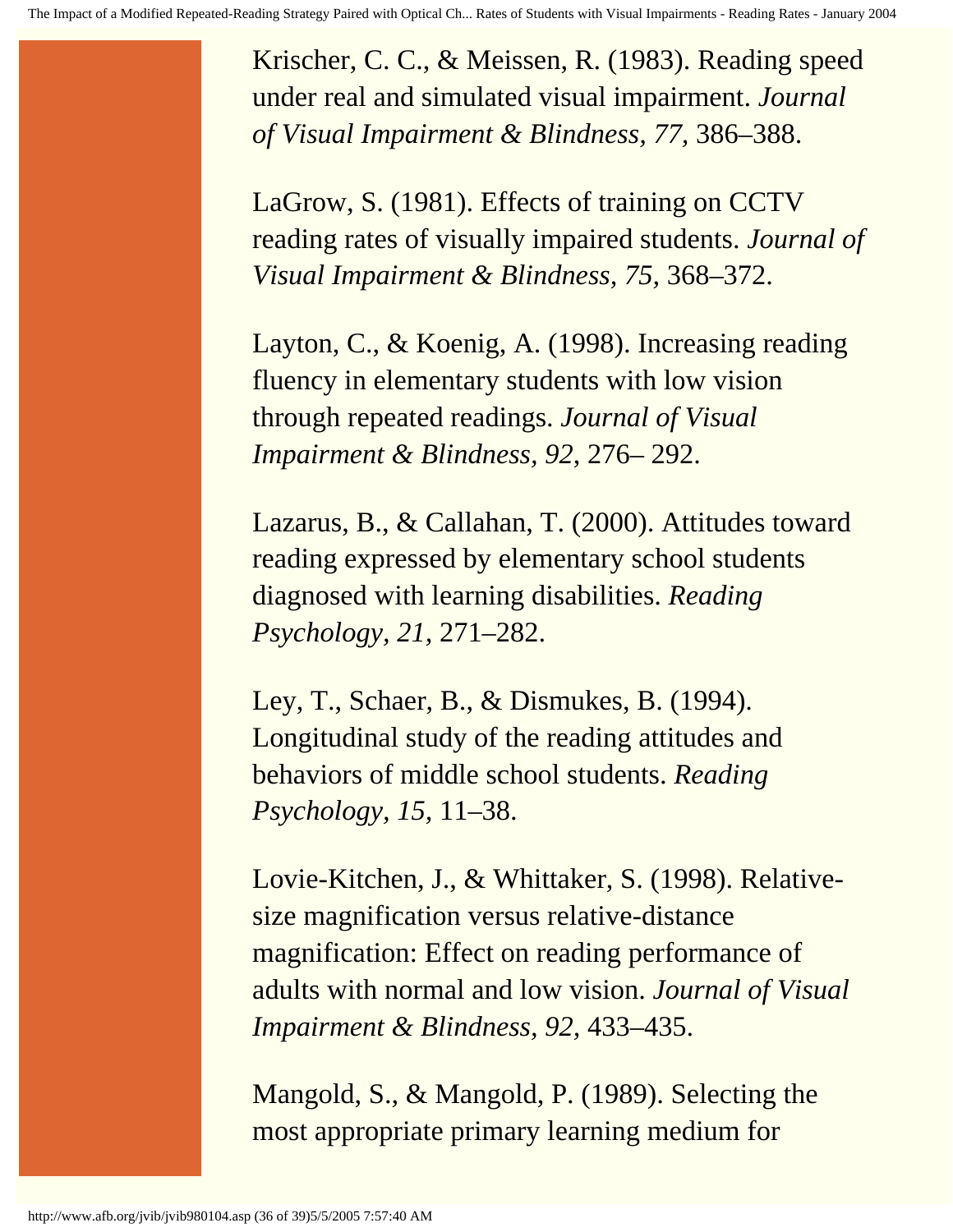students with functional vision. *Journal of Visual Impairment & Blindness, 83,* 294–296.

Olsen, M. R., Harlow, S., & Williams, J. (1977). An evaluation of McBride's approach to rapid reading for braille and large print readers. *Education of the Visually Handicapped, 5.* 16–23.

Pauk, W. (1983). *Six-way paragraphs middle level.* Providence, NJ: Jamestown.

Rasinski, T. (2000). Speed does matter in reading [Electronic version]. *Reading Teacher, 54* , 146–152.

Schloss, P. J., & Smith, M. A. (1999). *Conducting research.* Upper Saddle River, NJ: Prentice Hall.

Sewell, D. (2001). *Assessment kit: Kit of informal tools for academic students with visual impairments.*  Austin: Texas School for the Blind and Visually Impaired.

Vollands, S., Topping, K., & Evans, R. (1999). Computerized self-assessment of reading comprehension with the accelerated reader: Action research [Electronic version]. *Reading & Writing Quarterly, 15,* 197–215.

**Suzan Trefry Pattillo, S.Ed.,** *lead teacher, low incidence programs, Department of Special Education, Gwinnett County Public Schools, P.O. Box 343, Lawrenceville, GA 30046–0343; e-mail:*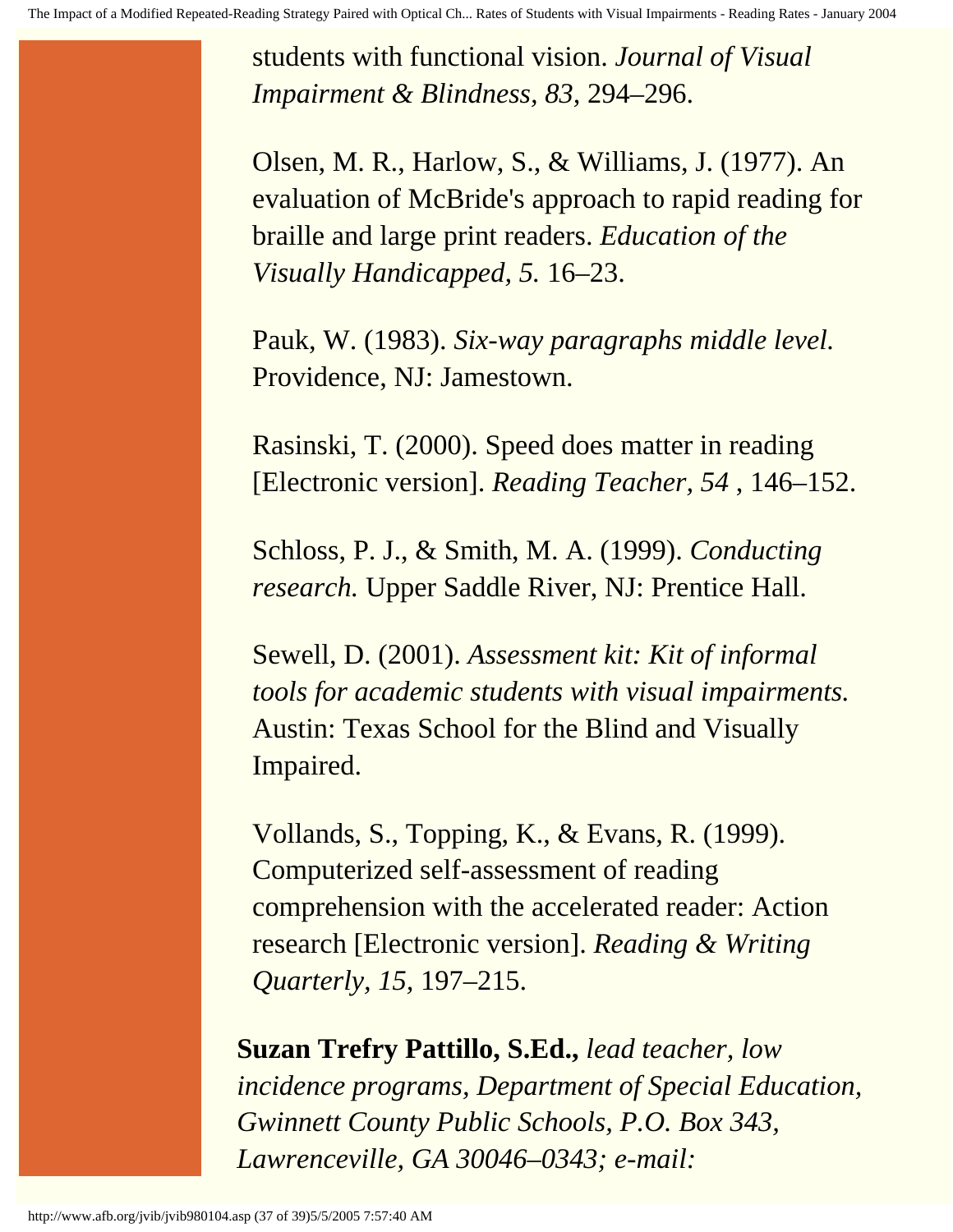*[<suzan\\_pattillo@Gwinnett.k12.ga.us](mailto:suzan_pattillo@Gwinnett.k12.ga.us)>.* **Kathryn Wolf Heller, Ph.D.,** *professor, Georgia State University, Department of Educational Psychology and Special Education, 33 Gilmer Street SE, Unit 6, Atlanta, GA 30303; e-mail: kheller@gsu.edu>.* **Maureen Smith, Ph.D.,** *clinical assistant professor, Department of Educational Psychology and Special Education, Georgia State University, 33 Gilmer Street SE, Unit 6, Atlanta, GA 30303; e-mail: [<spemms@langate.gsu.](mailto:spemms@langate.gsu.edu) [edu](mailto:spemms@langate.gsu.edu)>.*

[Previous Article](http://www.afb.org/jvib/jvib980103.asp) | [Next Article](http://www.afb.org/jvib/jvib980105.asp) | [Table of Contents](http://www.afb.org/jvib/jvib9801toc.asp)

*JVIB, Copyright © 2005 American Foundation for the Blind. All rights reserved.*

# **[Search JVIB](http://www.afb.org/jvib/JVIB_search.asp) | [JVIB Policies](http://www.afb.org/jvib.asp) | [Contact JVIB](http://www.afb.org/jvib/contact_jvib.asp) | [Subscriptions](http://www.afb.org/store/journal_view.asp?name=Journal+of+Visual+Impairment+%26+Blindness&mscssid=) | [JVIB Home](http://www.afb.org/jvib/main.asp)**

If you would like to give us feedback, please contact us at [jvib@afb.net](mailto:jvib@afb.net).